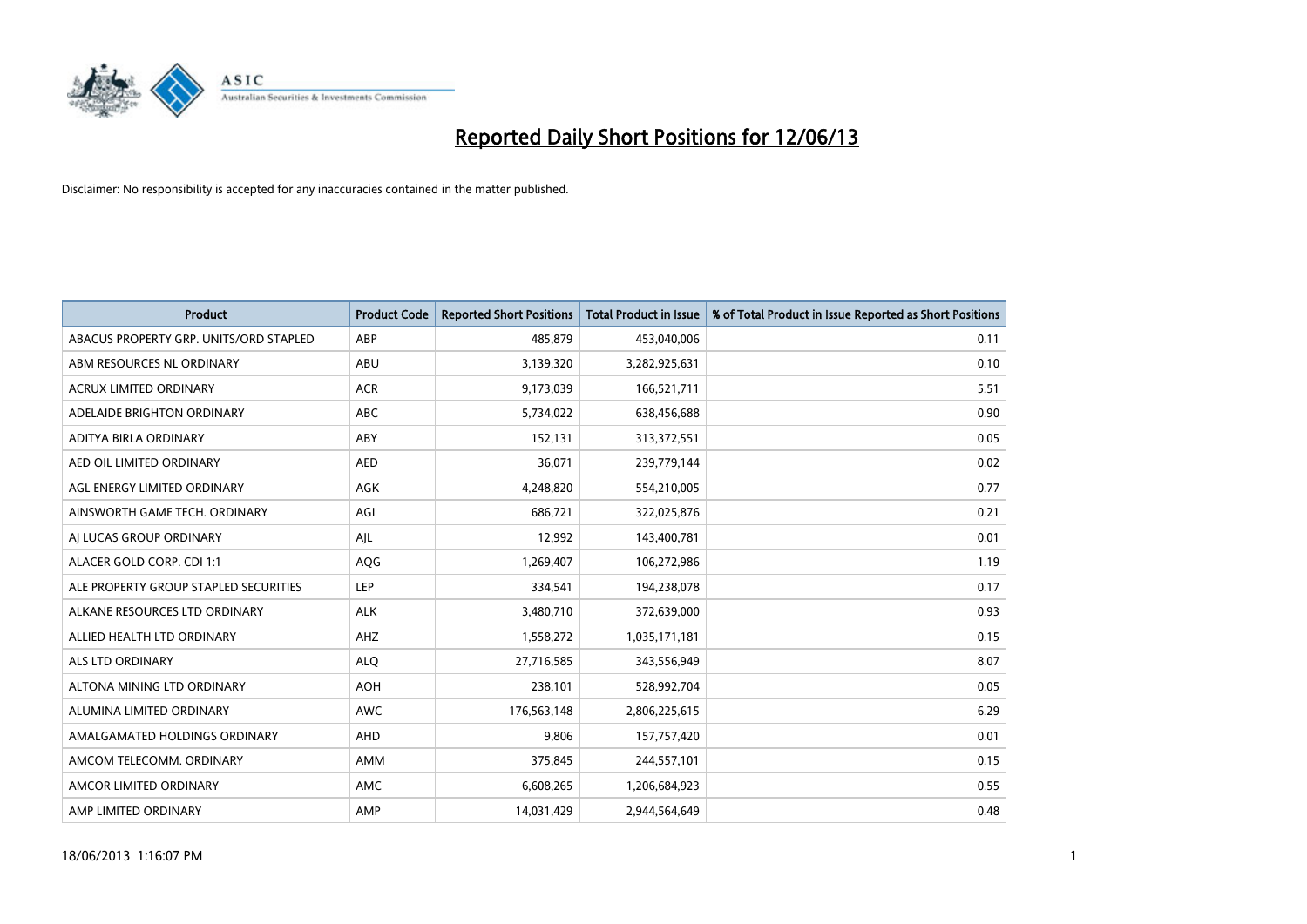

| <b>Product</b>                            | <b>Product Code</b> | <b>Reported Short Positions</b> | <b>Total Product in Issue</b> | % of Total Product in Issue Reported as Short Positions |
|-------------------------------------------|---------------------|---------------------------------|-------------------------------|---------------------------------------------------------|
| AMPELLA MINING ORDINARY                   | <b>AMX</b>          | 1,104,240                       | 248,000,493                   | 0.45                                                    |
| ANGLOGOLD ASHANTI CDI 5:1                 | AGG                 | $\overline{2}$                  | 89,207,765                    | 0.00                                                    |
| ANSELL LIMITED ORDINARY                   | <b>ANN</b>          | 10,616,477                      | 130,631,752                   | 8.13                                                    |
| ANTARES ENERGY LTD ORDINARY               | AZZ                 | 420,692                         | 256,100,939                   | 0.16                                                    |
| ANZ BANKING GRP LTD ORDINARY              | ANZ                 | 8,252,974                       | 2,743,939,704                 | 0.30                                                    |
| APA GROUP STAPLED SECURITIES              | <b>APA</b>          | 9,021,208                       | 835,750,807                   | 1.08                                                    |
| APN NEWS & MEDIA ORDINARY                 | <b>APN</b>          | 17,670,606                      | 661,526,586                   | 2.67                                                    |
| AQUARIUS PLATINUM. ORDINARY               | <b>AQP</b>          | 8,994,139                       | 486,851,336                   | 1.85                                                    |
| AQUILA RESOURCES ORDINARY                 | <b>AQA</b>          | 16, 167, 406                    | 411,804,442                   | 3.93                                                    |
| ARAFURA RESOURCE LTD ORDINARY             | <b>ARU</b>          | 8,367                           | 441,270,644                   | 0.00                                                    |
| ARB CORPORATION ORDINARY                  | <b>ARP</b>          | 399,760                         | 72,481,302                    | 0.55                                                    |
| ARDENT LEISURE GROUP STAPLED SECURITIES   | AAD                 | 2,255,528                       | 397,803,987                   | 0.57                                                    |
| ARISTOCRAT LEISURE ORDINARY               | ALL                 | 7,660,727                       | 551,418,047                   | 1.39                                                    |
| ARRIUM LTD ORDINARY                       | ARI                 | 11,420,764                      | 1,355,433,903                 | 0.84                                                    |
| ASCIANO LIMITED ORDINARY                  | <b>AIO</b>          | 15,464,748                      | 975,385,664                   | 1.59                                                    |
| ASG GROUP LIMITED ORDINARY                | ASZ                 | 1,570,663                       | 206,720,839                   | 0.76                                                    |
| ASPEN GROUP ORD/UNITS STAPLED             | APZ                 | 224,792                         | 1,192,665,422                 | 0.02                                                    |
| ASTRO JAP PROP GROUP STAPLED US PROHIBIT. | AJA                 | 121,060                         | 67,211,752                    | 0.18                                                    |
| ASX LIMITED ORDINARY                      | ASX                 | 2,127,427                       | 175,136,729                   | 1.21                                                    |
| ATLAS IRON LIMITED ORDINARY               | <b>AGO</b>          | 46,962,572                      | 909,718,409                   | 5.16                                                    |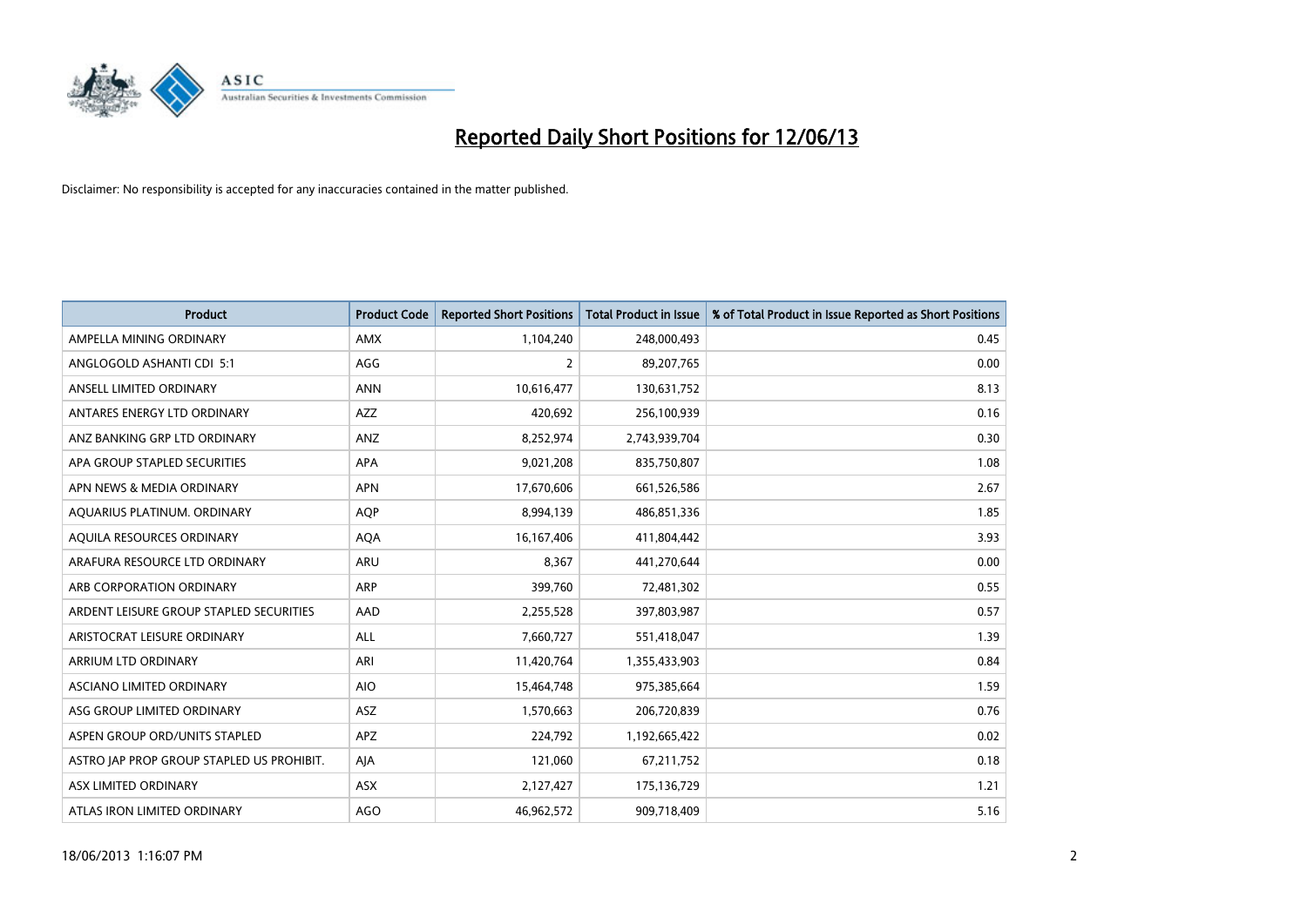

| <b>Product</b>                       | <b>Product Code</b> | <b>Reported Short Positions</b> | <b>Total Product in Issue</b> | % of Total Product in Issue Reported as Short Positions |
|--------------------------------------|---------------------|---------------------------------|-------------------------------|---------------------------------------------------------|
| AUCKLAND INTERNATION ORDINARY        | AIA                 | 50,734                          | 1,322,564,489                 | 0.00                                                    |
| AURIZON HOLDINGS LTD ORDINARY        | AZJ                 | 8,838,153                       | 2,137,284,503                 | 0.41                                                    |
| AURORA OIL & GAS ORDINARY            | <b>AUT</b>          | 4,767,926                       | 447,885,778                   | 1.06                                                    |
| AUSDRILL LIMITED ORDINARY            | <b>ASL</b>          | 11,911,115                      | 312,277,224                   | 3.81                                                    |
| AUSENCO LIMITED ORDINARY             | <b>AAX</b>          | 1,559,204                       | 123,527,574                   | 1.26                                                    |
| <b>AUSTAL LIMITED ORDINARY</b>       | ASB                 | 844,726                         | 346,007,639                   | 0.24                                                    |
| AUSTBROKERS HOLDINGS ORDINARY        | <b>AUB</b>          | 25,585                          | 57,955,632                    | 0.04                                                    |
| AUSTIN ENGINEERING ORDINARY          | ANG                 | 615,748                         | 73,164,403                    | 0.84                                                    |
| AUSTRALAND PROPERTY STAPLED SECURITY | <b>ALZ</b>          | 2,046,664                       | 578,324,670                   | 0.35                                                    |
| AUSTRALIAN AGRICULT, ORDINARY        | AAC                 | 2,729,478                       | 313,113,358                   | 0.87                                                    |
| AUSTRALIAN EDUCATION UNITS           | AEU                 | 1,169                           | 175,465,397                   | 0.00                                                    |
| AUSTRALIAN INFR LTD ORDINARY         | <b>AIX</b>          | 971,059                         | 620,733,944                   | 0.16                                                    |
| AUSTRALIAN PHARM, ORDINARY           | API                 | 232,226                         | 488,115,883                   | 0.05                                                    |
| AUTOMOTIVE HOLDINGS ORDINARY         | <b>AHE</b>          | 369,676                         | 260,579,682                   | 0.14                                                    |
| AVJENNINGS LIMITED ORDINARY          | <b>AVJ</b>          | 339,894                         | 384,423,851                   | 0.09                                                    |
| AWE LIMITED ORDINARY                 | AWE                 | 5,275,288                       | 522,116,985                   | 1.01                                                    |
| BANDANNA ENERGY ORDINARY             | <b>BND</b>          | 37,289,276                      | 528,481,199                   | 7.06                                                    |
| BANK OF QUEENSLAND. ORDINARY         | <b>BOQ</b>          | 4,798,815                       | 318,192,231                   | 1.51                                                    |
| <b>BASE RES LIMITED ORDINARY</b>     | <b>BSE</b>          | 3,825,710                       | 561,840,029                   | 0.68                                                    |
| BATHURST RESOURCES ORDINARY          | <b>BTU</b>          | 63,239,755                      | 697,247,997                   | 9.07                                                    |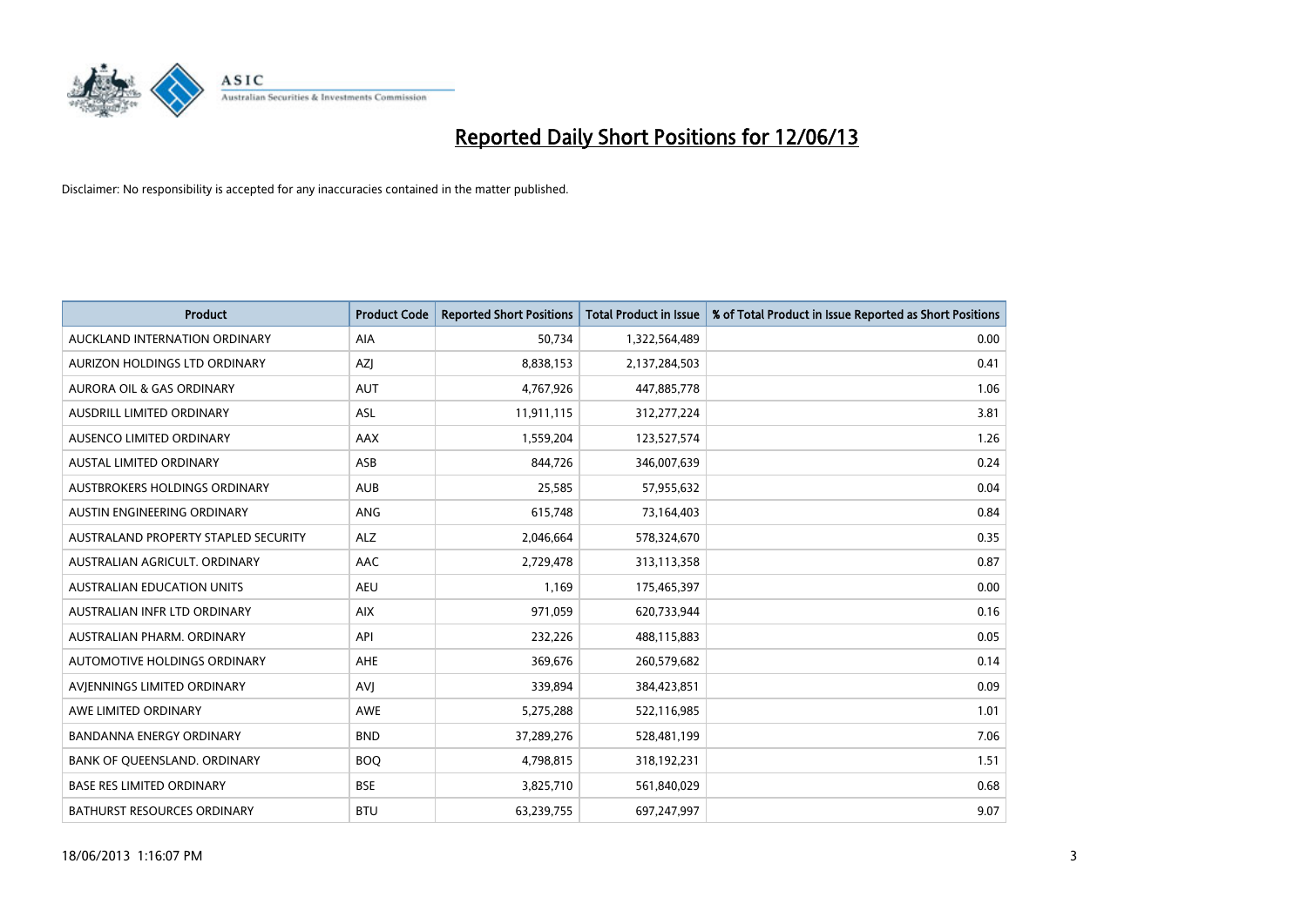

| <b>Product</b>                                | <b>Product Code</b> | <b>Reported Short Positions</b> | <b>Total Product in Issue</b> | % of Total Product in Issue Reported as Short Positions |
|-----------------------------------------------|---------------------|---------------------------------|-------------------------------|---------------------------------------------------------|
| <b>BC IRON LIMITED ORDINARY</b>               | <b>BCI</b>          | 526,579                         | 123,204,384                   | 0.43                                                    |
| BEACH ENERGY LIMITED ORDINARY                 | <b>BPT</b>          | 19,785,590                      | 1,268,647,188                 | 1.56                                                    |
| BEADELL RESOURCE LTD ORDINARY                 | <b>BDR</b>          | 46,315,461                      | 786,477,280                   | 5.89                                                    |
| BEGA CHEESE LTD ORDINARY                      | <b>BGA</b>          | 10,032                          | 151,866,050                   | 0.01                                                    |
| BENDIGO AND ADELAIDE ORDINARY                 | <b>BEN</b>          | 14,128,113                      | 407,185,500                   | 3.47                                                    |
| BERKELEY RESOURCES ORDINARY                   | <b>BKY</b>          | 118,540                         | 179,393,323                   | 0.07                                                    |
| <b>BETACOMMODITIES ETF UNITS</b>              | QCB                 | 46,289                          | 60,694                        | 76.27                                                   |
| <b>BHP BILLITON LIMITED ORDINARY</b>          | <b>BHP</b>          | 9,075,472                       | 3,211,691,105                 | 0.28                                                    |
| <b>BILLABONG ORDINARY</b>                     | <b>BBG</b>          | 6,985,173                       | 478,944,292                   | 1.46                                                    |
| <b>BLACKMORES LIMITED ORDINARY</b>            | <b>BKL</b>          | 6,211                           | 16,972,069                    | 0.04                                                    |
| <b>BLACKTHORN RESOURCES ORD US PROHIBITED</b> | <b>BTR</b>          | 286,326                         | 164,285,950                   | 0.17                                                    |
| <b>BLUESCOPE STEEL LTD ORDINARY</b>           | <b>BSL</b>          | 5,630,360                       | 558,243,305                   | 1.01                                                    |
| <b>BOART LONGYEAR ORDINARY</b>                | <b>BLY</b>          | 52,774,275                      | 461,163,412                   | 11.44                                                   |
| BORAL LIMITED, ORDINARY                       | <b>BLD</b>          | 45,698,606                      | 774,000,641                   | 5.90                                                    |
| <b>BRADKEN LIMITED ORDINARY</b>               | <b>BKN</b>          | 10,944,857                      | 169,240,662                   | 6.47                                                    |
| <b>BRAMBLES LIMITED ORDINARY</b>              | <b>BXB</b>          | 2,682,001                       | 1,557,343,218                 | 0.17                                                    |
| BREVILLE GROUP LTD ORDINARY                   | <b>BRG</b>          | 4,310,495                       | 130,095,322                   | 3.31                                                    |
| <b>BRICKWORKS LIMITED ORDINARY</b>            | <b>BKW</b>          | 6,560                           | 147,818,132                   | 0.00                                                    |
| <b>BROCKMAN MINING LTD ORDINARY</b>           | <b>BCK</b>          | 181,990                         | 7,894,482,131                 | 0.00                                                    |
| BT INVESTMENT MNGMNT ORDINARY                 | <b>BTT</b>          | 37,055                          | 274,214,460                   | 0.01                                                    |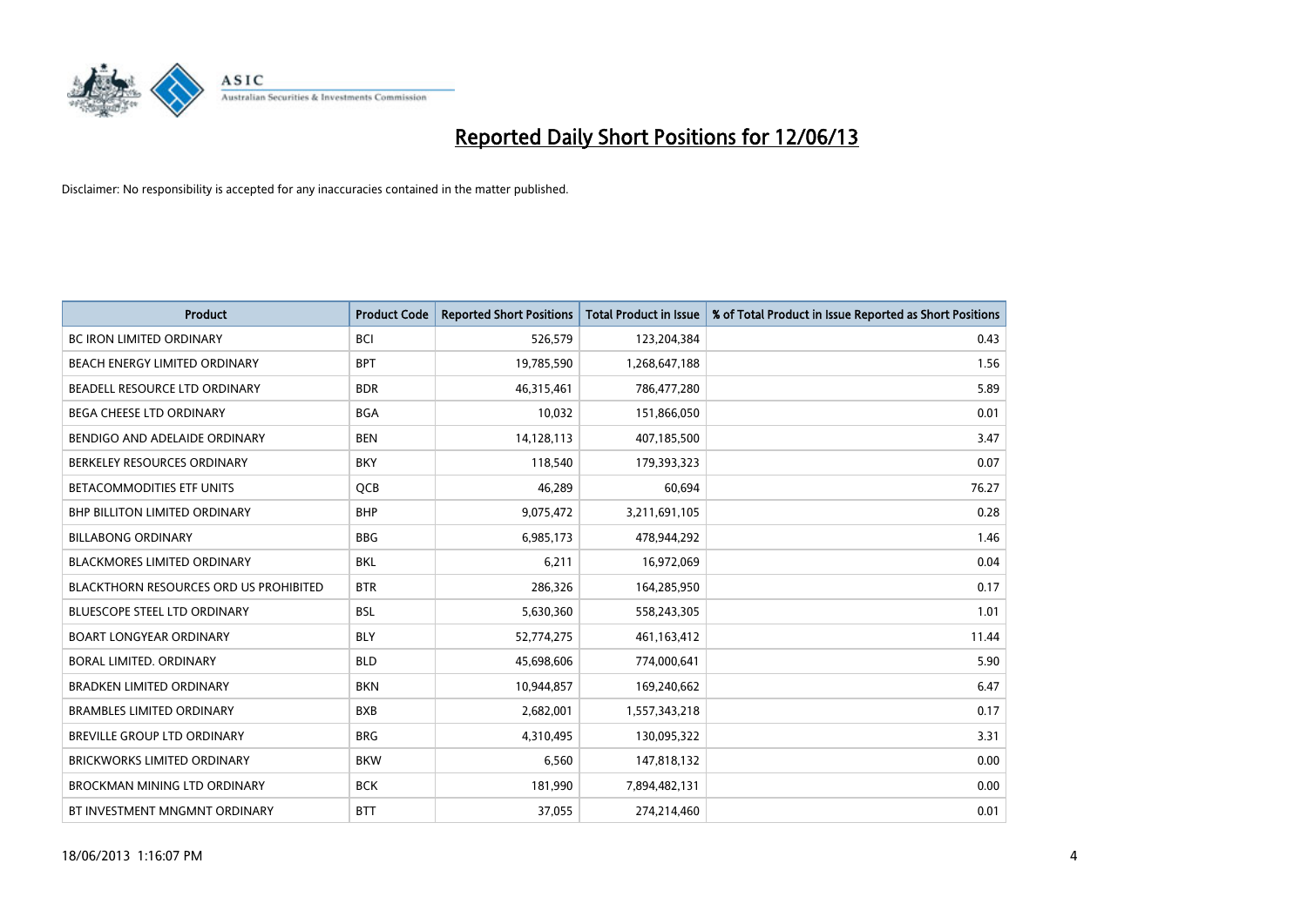

| <b>Product</b>                          | <b>Product Code</b> | <b>Reported Short Positions</b> | <b>Total Product in Issue</b> | % of Total Product in Issue Reported as Short Positions |
|-----------------------------------------|---------------------|---------------------------------|-------------------------------|---------------------------------------------------------|
| <b>BUCCANEER ENERGY LTD ORDINARY</b>    | <b>BCC</b>          | 1,000,000                       | 1,545,852,999                 | 0.06                                                    |
| <b>BURU ENERGY ORDINARY</b>             | <b>BRU</b>          | 17,567,386                      | 274,036,429                   | 6.41                                                    |
| <b>BWP TRUST ORDINARY UNITS</b>         | <b>BWP</b>          | 4,209,444                       | 537,753,954                   | 0.78                                                    |
| CABCHARGE AUSTRALIA ORDINARY            | CAB                 | 11,814,128                      | 120,430,683                   | 9.81                                                    |
| CALTEX AUSTRALIA ORDINARY               | <b>CTX</b>          | 3,483,337                       | 270,000,000                   | 1.29                                                    |
| CAPE LAMBERT RES LTD ORDINARY           | <b>CFE</b>          | 261,016                         | 685,107,562                   | 0.04                                                    |
| CARABELLA RES LTD ORDINARY              | <b>CLR</b>          | 100.000                         | 152,361,547                   | 0.07                                                    |
| <b>CARBON ENERGY ORDINARY</b>           | <b>CNX</b>          | 4,533                           | 786,889,705                   | 0.00                                                    |
| CARDNO LIMITED ORDINARY                 | CDD                 | 10,029,799                      | 143,726,327                   | 6.98                                                    |
| CARNARVON PETROLEUM ORDINARY            | <b>CVN</b>          | 39,246                          | 934,109,501                   | 0.00                                                    |
| CARSALES.COM LTD ORDINARY               | <b>CRZ</b>          | 2,180,990                       | 236,134,464                   | 0.92                                                    |
| <b>CASH CONVERTERS ORDINARY</b>         | CCV                 | 1,689,555                       | 423,861,025                   | 0.40                                                    |
| CEDAR WOODS PROP. ORDINARY              | <b>CWP</b>          | 48,158                          | 73,359,551                    | 0.07                                                    |
| CENTRAL PETROLEUM ORDINARY              | <b>CTP</b>          | 888,863                         | 1,440,078,845                 | 0.06                                                    |
| <b>CERAMIC FUEL CELLS ORDINARY</b>      | <b>CFU</b>          | 616,353                         | 1,591,941,620                 | 0.04                                                    |
| CFS RETAIL TRUST GRP STAPLED SECURITIES | <b>CFX</b>          | 48,801,468                      | 2,828,495,659                 | 1.73                                                    |
| CHALLENGER DIV.PRO. STAPLED UNITS       | <b>CDI</b>          | 184,123                         | 214,101,013                   | 0.09                                                    |
| <b>CHALLENGER LIMITED ORDINARY</b>      | <b>CGF</b>          | 2,485,842                       | 532,164,145                   | 0.47                                                    |
| CHANDLER MACLEOD LTD ORDINARY           | <b>CMG</b>          | 507,087                         | 469,679,390                   | 0.11                                                    |
| CHARTER HALL GROUP STAPLED US PROHIBIT. | <b>CHC</b>          | 486,218                         | 302,262,312                   | 0.16                                                    |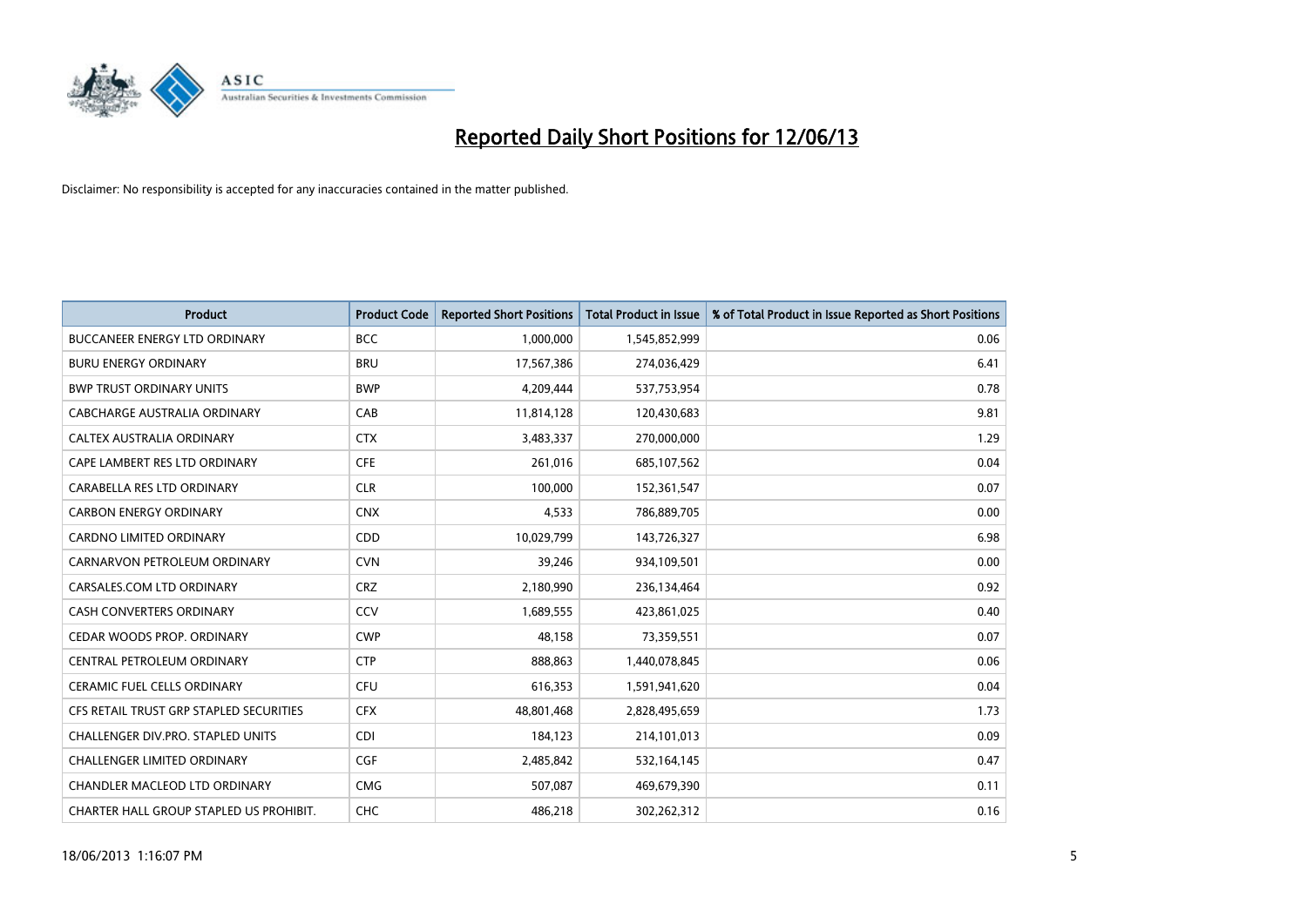

| <b>Product</b>                          | <b>Product Code</b> | <b>Reported Short Positions</b> | <b>Total Product in Issue</b> | % of Total Product in Issue Reported as Short Positions |
|-----------------------------------------|---------------------|---------------------------------|-------------------------------|---------------------------------------------------------|
| <b>CHARTER HALL RETAIL UNITS</b>        | <b>CQR</b>          | 2,729,735                       | 337,582,974                   | 0.81                                                    |
| <b>CHORUS LIMITED ORDINARY</b>          | <b>CNU</b>          | 72,923                          | 389,299,049                   | 0.02                                                    |
| CITIGOLD CORP LTD ORDINARY              | <b>CTO</b>          | 153,427                         | 1,352,907,765                 | 0.01                                                    |
| <b>CLOUGH LIMITED ORDINARY</b>          | <b>CLO</b>          | 7,645,133                       | 777,781,882                   | 0.98                                                    |
| COAL OF AFRICA LTD ORDINARY             | <b>CZA</b>          | 652                             | 1,048,368,613                 | 0.00                                                    |
| <b>COALSPUR MINES LTD ORDINARY</b>      | <b>CPL</b>          | 14,241,103                      | 639,748,901                   | 2.23                                                    |
| COCA-COLA AMATIL ORDINARY               | <b>CCL</b>          | 5,612,217                       | 763,590,249                   | 0.73                                                    |
| COCHLEAR LIMITED ORDINARY               | <b>COH</b>          | 4,252,637                       | 57,040,932                    | 7.46                                                    |
| <b>COCKATOO COAL ORDINARY</b>           | <b>COK</b>          | 10,058,381                      | 1,016,746,908                 | 0.99                                                    |
| <b>CODAN LIMITED ORDINARY</b>           | <b>CDA</b>          | 542,995                         | 176,926,104                   | 0.31                                                    |
| COLLINS FOODS LTD ORDINARY              | <b>CKF</b>          | 570,774                         | 93,000,003                    | 0.61                                                    |
| COMMONWEALTH BANK, ORDINARY             | <b>CBA</b>          | 7,147,246                       | 1,611,928,836                 | 0.44                                                    |
| <b>COMMONWEALTH PROP ORDINARY UNITS</b> | <b>CPA</b>          | 18,219,234                      | 2,347,003,413                 | 0.78                                                    |
| <b>COMPASS RESOURCES ORDINARY</b>       | <b>CMR</b>          | 7,472                           | 1,403,744,100                 | 0.00                                                    |
| <b>COMPUTERSHARE LTD ORDINARY</b>       | <b>CPU</b>          | 15,136,123                      | 556,203,079                   | 2.72                                                    |
| CORP TRAVEL LIMITED ORDINARY            | <b>CTD</b>          | 148,879                         | 78,081,184                    | 0.19                                                    |
| <b>CREDIT CORP GROUP ORDINARY</b>       | <b>CCP</b>          | 79,850                          | 45,932,899                    | 0.17                                                    |
| CROMWELL PROP STAPLED SECURITIES        | <b>CMW</b>          | 934,397                         | 1,659,081,020                 | 0.06                                                    |
| <b>CROWN LIMITED ORDINARY</b>           | <b>CWN</b>          | 1,566,643                       | 728,394,185                   | 0.22                                                    |
| <b>CSG LIMITED ORDINARY</b>             | CSV                 | 108,725                         | 278,155,477                   | 0.04                                                    |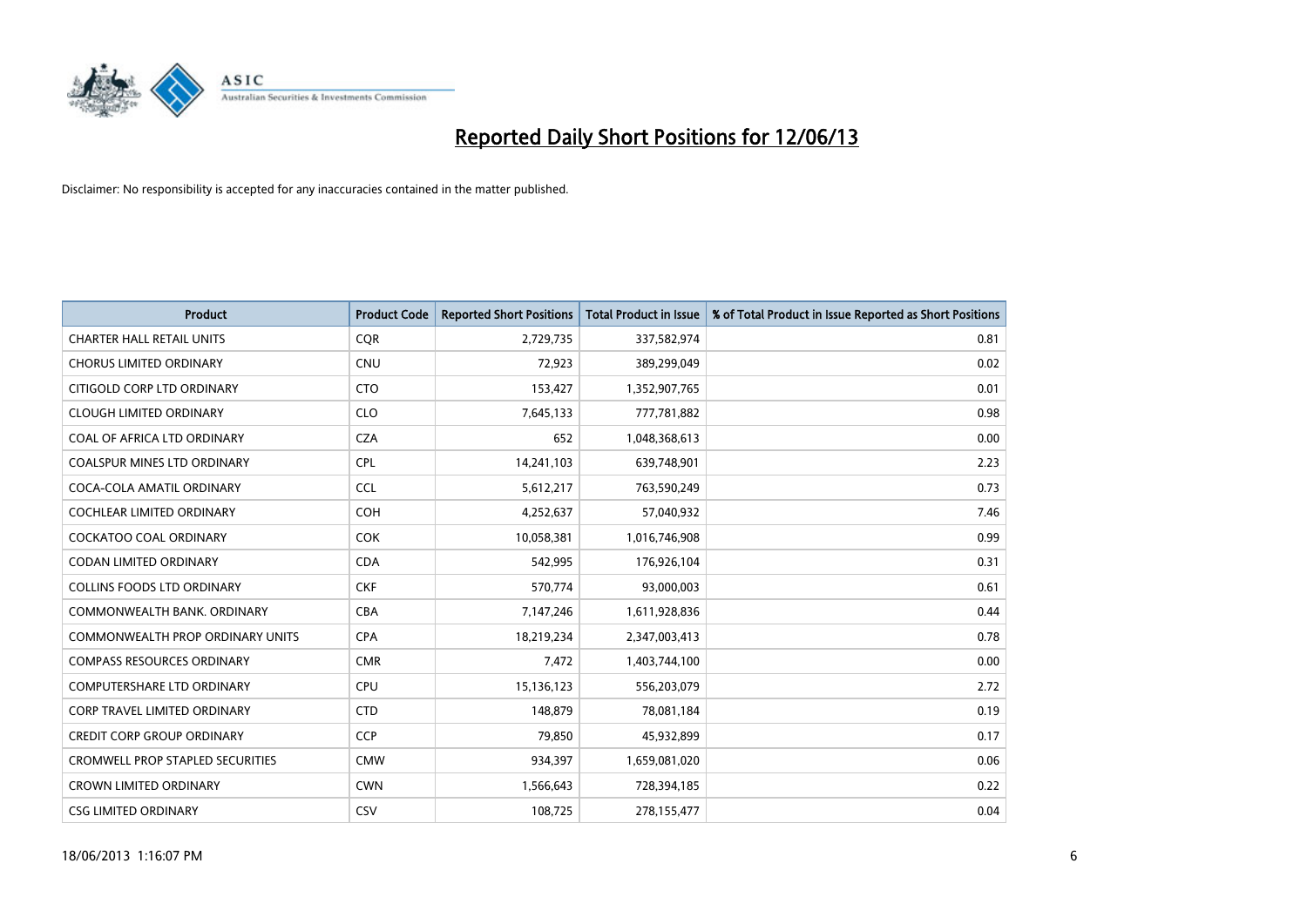

| <b>Product</b>                       | <b>Product Code</b> | <b>Reported Short Positions</b> | Total Product in Issue | % of Total Product in Issue Reported as Short Positions |
|--------------------------------------|---------------------|---------------------------------|------------------------|---------------------------------------------------------|
| <b>CSL LIMITED ORDINARY</b>          | <b>CSL</b>          | 1,555,800                       | 491,794,065            | 0.32                                                    |
| <b>CSR LIMITED ORDINARY</b>          | <b>CSR</b>          | 48,272,380                      | 506,000,315            | 9.54                                                    |
| <b>CTI LOGISTICS ORDINARY</b>        | <b>CLX</b>          | 750                             | 61,754,921             | 0.00                                                    |
| <b>CUDECO LIMITED ORDINARY</b>       | CDU                 | 4,873,946                       | 204,877,294            | 2.38                                                    |
| DART ENERGY LTD ORDINARY             | <b>DTE</b>          | 14,176,247                      | 878,988,226            | 1.61                                                    |
| DATA#3 LIMITED ORDINARY              | <b>DTL</b>          | 223,996                         | 153,974,950            | 0.15                                                    |
| DAVID JONES LIMITED ORDINARY         | <b>DIS</b>          | 61,661,127                      | 535,002,401            | 11.53                                                   |
| <b>DECMIL GROUP LIMITED ORDINARY</b> | <b>DCG</b>          | 5,261,655                       | 168,203,219            | 3.13                                                    |
| DEXUS PROPERTY GROUP STAPLED UNITS   | <b>DXS</b>          | 17,266,877                      | 4,839,024,176          | 0.36                                                    |
| DISCOVERY METALS LTD ORDINARY        | <b>DML</b>          | 6,390,024                       | 486,986,451            | 1.31                                                    |
| DOMINO PIZZA ENTERPR ORDINARY        | <b>DMP</b>          | 288,789                         | 70,192,674             | 0.41                                                    |
| DORAY MINERALS LTD ORDINARY          | <b>DRM</b>          | 57,921                          | 141,866,768            | 0.04                                                    |
| DOWNER EDI LIMITED ORDINARY          | <b>DOW</b>          | 8,902,178                       | 433,409,429            | 2.05                                                    |
| DRILLSEARCH ENERGY ORDINARY          | <b>DLS</b>          | 20,633,953                      | 427,753,371            | 4.82                                                    |
| DUET GROUP STAPLED US PROHIBIT.      | <b>DUE</b>          | 28,124,441                      | 1,169,314,842          | 2.41                                                    |
| DULUXGROUP LIMITED ORDINARY          | <b>DLX</b>          | 6,555,805                       | 374,507,181            | 1.75                                                    |
| <b>DWS LTD ORDINARY</b>              | <b>DWS</b>          | 462,597                         | 132,362,763            | 0.35                                                    |
| ECHO ENTERTAINMENT ORDINARY          | <b>EGP</b>          | 7,130,458                       | 825,672,730            | 0.86                                                    |
| <b>ELDERS LIMITED ORDINARY</b>       | <b>ELD</b>          | 29,413,270                      | 448,598,480            | 6.56                                                    |
| ELEMENTAL MINERALS ORDINARY          | <b>ELM</b>          | 34,702                          | 288,587,228            | 0.01                                                    |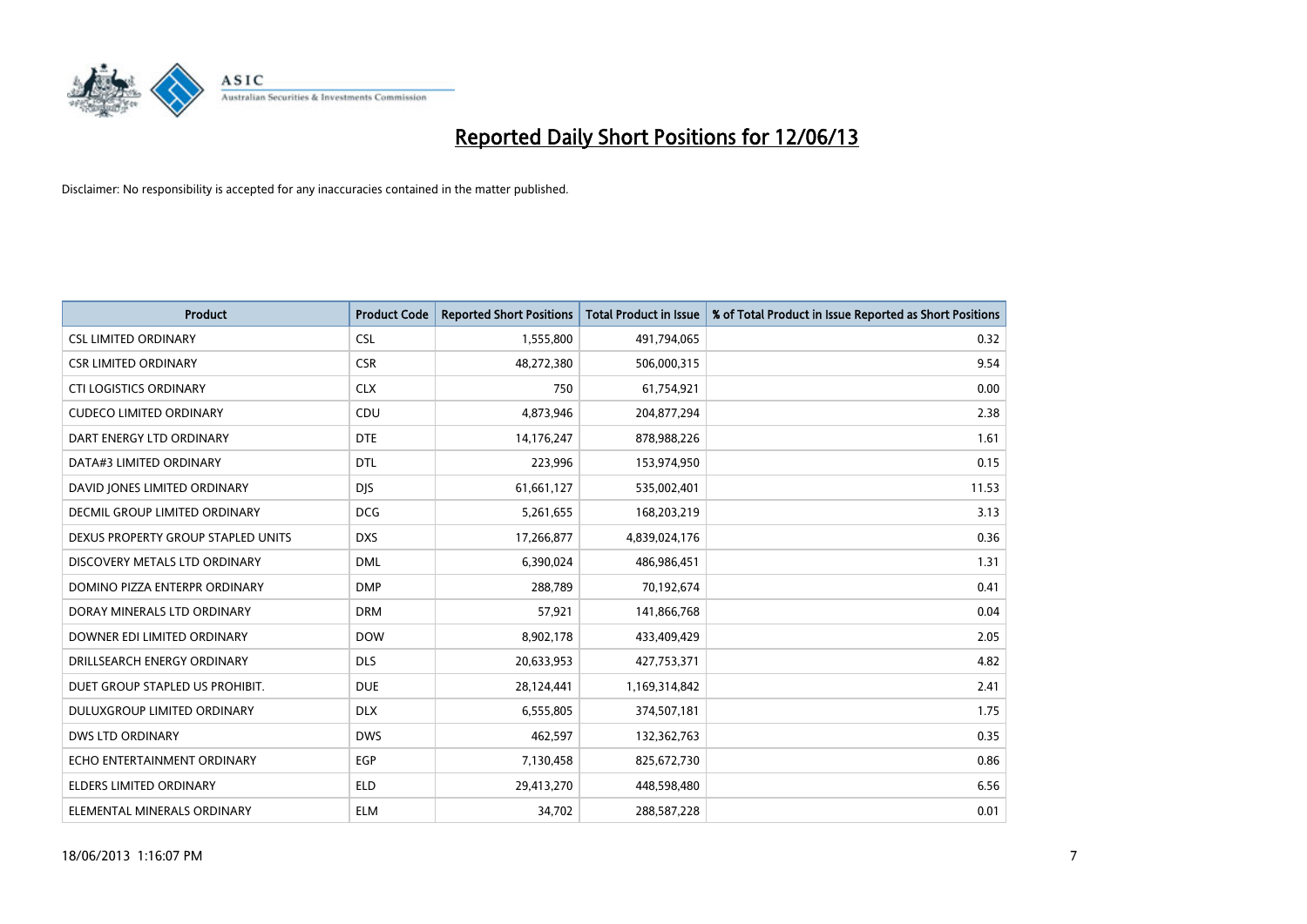

| <b>Product</b>                         | <b>Product Code</b> | <b>Reported Short Positions</b> | <b>Total Product in Issue</b> | % of Total Product in Issue Reported as Short Positions |
|----------------------------------------|---------------------|---------------------------------|-------------------------------|---------------------------------------------------------|
| ELEMENTOS LIMITED ORDINARY             | <b>ELT</b>          | 32                              | 154,349,209                   | 0.00                                                    |
| <b>EMECO HOLDINGS ORDINARY</b>         | <b>EHL</b>          | 25,983,407                      | 599,675,707                   | 4.33                                                    |
| <b>ENDEAVOUR MIN CORP CDI 1:1</b>      | <b>EVR</b>          | 191,443                         | 126,540,908                   | 0.15                                                    |
| ENERGY RESOURCES ORDINARY 'A'          | <b>ERA</b>          | 10,781,437                      | 517,725,062                   | 2.08                                                    |
| <b>ENERGY WORLD CORPOR, ORDINARY</b>   | <b>EWC</b>          | 25,499,247                      | 1,734,166,672                 | 1.47                                                    |
| ENVESTRA LIMITED ORDINARY              | <b>ENV</b>          | 6,965,270                       | 1,796,808,474                 | 0.39                                                    |
| EQUATORIAL RES LTD ORDINARY            | EQX                 | 8                               | 119,835,353                   | 0.00                                                    |
| ERM POWER LIMITED ORDINARY             | EPW                 | 120,940                         | 178,332,935                   | 0.07                                                    |
| ETHANE PIPELINE STAPLED SECURITIES     | <b>EPX</b>          | 5,981                           | 69,302,275                    | 0.01                                                    |
| EVOLUTION MINING LTD ORDINARY          | <b>EVN</b>          | 21,034,867                      | 708,092,989                   | 2.97                                                    |
| FAIRFAX MEDIA LTD ORDINARY             | <b>FXI</b>          | 423,994,825                     | 2,351,955,725                 | 18.03                                                   |
| <b>FANTASTIC HOLDINGS ORDINARY</b>     | <b>FAN</b>          | 50,633                          | 102,739,538                   | 0.05                                                    |
| <b>FAR LTD ORDINARY</b>                | <b>FAR</b>          | 22,121,932                      | 2,499,846,742                 | 0.88                                                    |
| FEDERATION CNTRES ORD/UNIT STAPLED SEC | FDC                 | 3,587,675                       | 1,427,641,565                 | 0.25                                                    |
| FINBAR GROUP LIMITED ORDINARY          | <b>FRI</b>          | 706                             | 218,006,169                   | 0.00                                                    |
| FISHER & PAYKEL H. ORDINARY            | <b>FPH</b>          | 221,483                         | 542,619,874                   | 0.04                                                    |
| FKP PROPERTY GROUP STAPLED SECURITIES  | <b>FKP</b>          | 8,846,432                       | 321,578,705                   | 2.75                                                    |
| FLEETWOOD CORP ORDINARY                | <b>FWD</b>          | 2,229,998                       | 60,522,619                    | 3.68                                                    |
| FLETCHER BUILDING ORDINARY             | <b>FBU</b>          | 4,860,772                       | 686,096,427                   | 0.71                                                    |
| FLEXIGROUP LIMITED ORDINARY            | <b>FXL</b>          | 142,930                         | 299,147,864                   | 0.05                                                    |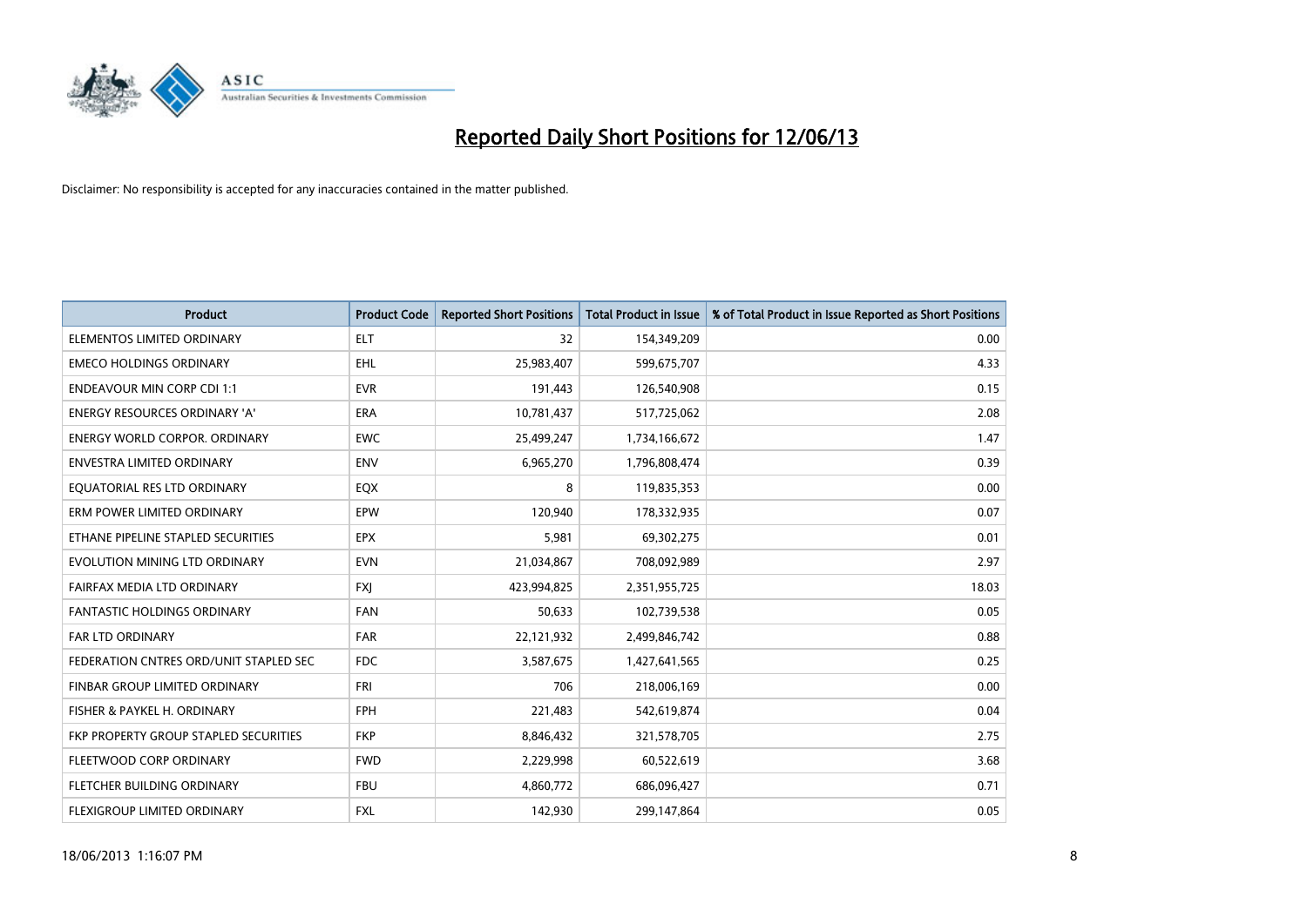

| <b>Product</b>                                   | <b>Product Code</b> | <b>Reported Short Positions</b> | <b>Total Product in Issue</b> | % of Total Product in Issue Reported as Short Positions |
|--------------------------------------------------|---------------------|---------------------------------|-------------------------------|---------------------------------------------------------|
| <b>FLIGHT CENTRE ORDINARY</b>                    | <b>FLT</b>          | 12,216,011                      | 100,422,760                   | 12.16                                                   |
| FLINDERS MINES LTD ORDINARY                      | <b>FMS</b>          | 3,880,533                       | 1,821,300,404                 | 0.21                                                    |
| FOCUS MINERALS LTD ORDINARY                      | <b>FML</b>          | 50,921,482                      | 9,137,375,877                 | 0.56                                                    |
| <b>FORGE GROUP LIMITED ORDINARY</b>              | FGE                 | 1,386,351                       | 86,169,014                    | 1.61                                                    |
| FORTESCUE METALS GRP ORDINARY                    | <b>FMG</b>          | 191,249,409                     | 3,113,798,659                 | 6.14                                                    |
| <b>G.U.D. HOLDINGS ORDINARY</b>                  | GUD                 | 6,201,454                       | 71,341,319                    | 8.69                                                    |
| <b>G8 EDUCATION LIMITED ORDINARY</b>             | <b>GEM</b>          | 1,515,498                       | 272,151,612                   | 0.56                                                    |
| <b>GALAXY RESOURCES ORDINARY</b>                 | GXY                 | 3,850,326                       | 584,355,501                   | 0.66                                                    |
| <b>GENESIS RESOURCES ORDINARY</b>                | <b>GES</b>          | 60.000                          | 139,984,568                   | 0.04                                                    |
| <b>GEODYNAMICS LIMITED ORDINARY</b>              | GDY                 | 850                             | 406,452,608                   | 0.00                                                    |
| <b>GINDALBIE METALS LTD ORDINARY</b>             | <b>GBG</b>          | 70,785,599                      | 1,492,154,301                 | 4.74                                                    |
| <b>GOODMAN FIELDER, ORDINARY</b>                 | <b>GFF</b>          | 53,282,521                      | 1,955,559,207                 | 2.72                                                    |
| <b>GOODMAN GROUP STAPLED</b>                     | <b>GMG</b>          | 3,558,748                       | 1,713,233,947                 | 0.21                                                    |
| <b>GPT GROUP STAPLED SEC.</b>                    | <b>GPT</b>          | 4,244,741                       | 1,768,731,729                 | 0.24                                                    |
| <b>GRAINCORP LIMITED A CLASS ORDINARY</b>        | <b>GNC</b>          | 1,165,526                       | 228,855,628                   | 0.51                                                    |
| <b>GRANGE RESOURCES. ORDINARY</b>                | GRR                 | 5,463,166                       | 1,156,492,195                 | 0.47                                                    |
| <b>GREENLAND MIN EN LTD ORDINARY</b>             | GGG                 | 5,416,228                       | 571,975,263                   | 0.95                                                    |
| <b>GROWTHPOINT PROPERTY ORD/UNIT STAPLED SEC</b> | GOZ                 | 211,631                         | 402,830,366                   | 0.05                                                    |
| <b>GRYPHON MINERALS LTD ORDINARY</b>             | GRY                 | 19,476,348                      | 400,464,983                   | 4.86                                                    |
| <b>GUILDFORD COAL LTD ORDINARY</b>               | <b>GUF</b>          | 980,691                         | 635,046,899                   | 0.15                                                    |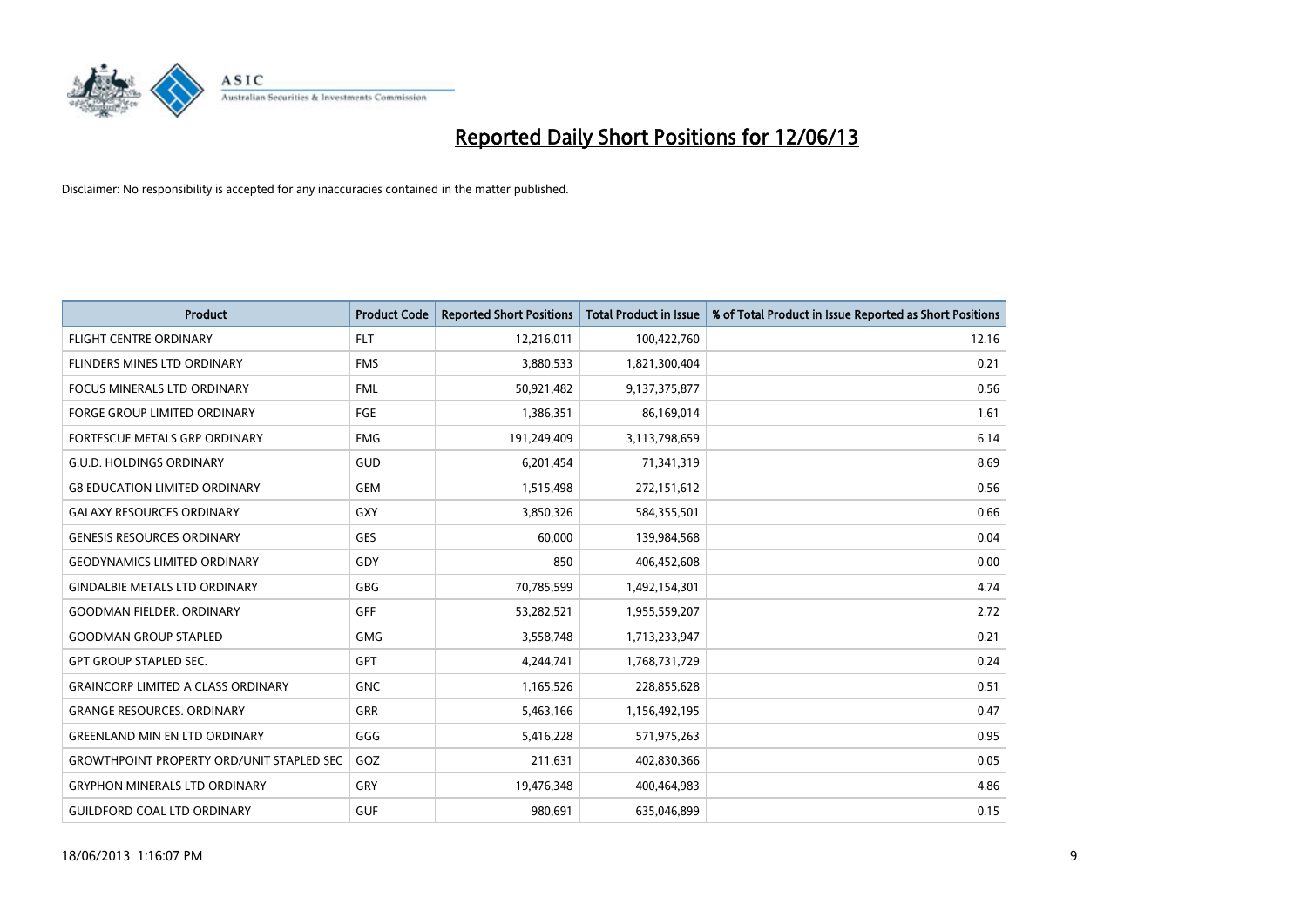

| <b>Product</b>                      | <b>Product Code</b> | <b>Reported Short Positions</b> | <b>Total Product in Issue</b> | % of Total Product in Issue Reported as Short Positions |
|-------------------------------------|---------------------|---------------------------------|-------------------------------|---------------------------------------------------------|
| <b>GUNNS LIMITED ORDINARY</b>       | <b>GNS</b>          | 53,762,344                      | 848,401,559                   | 6.34                                                    |
| <b>GWA GROUP LTD ORDINARY</b>       | <b>GWA</b>          | 10,422,351                      | 306,533,770                   | 3.40                                                    |
| HARVEY NORMAN ORDINARY              | <b>HVN</b>          | 83,970,100                      | 1,062,316,784                 | 7.90                                                    |
| HASTIE GROUP LIMITED ORDINARY       | <b>HST</b>          | 1,121                           | 137,353,504                   | 0.00                                                    |
| <b>HENDERSON GROUP CDI 1:1</b>      | <b>HGG</b>          | 870,608                         | 750,414,058                   | 0.12                                                    |
| HFA HOLDINGS LIMITED ORDINARY       | <b>HFA</b>          | 3,809                           | 117,332,831                   | 0.00                                                    |
| HILLGROVE RES LTD ORDINARY          | <b>HGO</b>          | 1,643,032                       | 1,022,760,221                 | 0.16                                                    |
| HILLS HOLDINGS LTD ORDINARY         | <b>HIL</b>          | 777,894                         | 246,500,444                   | 0.32                                                    |
| HORIZON OIL LIMITED ORDINARY        | <b>HZN</b>          | 65,831,787                      | 1,135,266,515                 | 5.80                                                    |
| <b>ICAR ASIA LTD ORDINARY</b>       | ICQ                 | 62,570                          | 91,231,886                    | 0.07                                                    |
| <b>IINET LIMITED ORDINARY</b>       | <b>IIN</b>          | 2,273,893                       | 161,238,847                   | 1.41                                                    |
| <b>ILUKA RESOURCES ORDINARY</b>     | ILU                 | 56,023,076                      | 418,700,517                   | 13.38                                                   |
| <b>IMDEX LIMITED ORDINARY</b>       | <b>IMD</b>          | 8,121,627                       | 210,473,188                   | 3.86                                                    |
| IMF (AUSTRALIA) LTD ORDINARY        | IMF                 | 1,493,419                       | 123,201,716                   | 1.21                                                    |
| <b>INCITEC PIVOT ORDINARY</b>       | IPL                 | 20,993,299                      | 1,628,730,107                 | 1.29                                                    |
| INDEPENDENCE GROUP ORDINARY         | <b>IGO</b>          | 6,244,383                       | 232,882,535                   | 2.68                                                    |
| INDOPHIL RESOURCES ORDINARY         | <b>IRN</b>          | 4,415,218                       | 1,203,146,194                 | 0.37                                                    |
| INFIGEN ENERGY STAPLED SECURITIES   | <b>IFN</b>          | 3,235,701                       | 762,265,972                   | 0.42                                                    |
| <b>INOVA RESOURCES LTD ORDINARY</b> | <b>IVA</b>          | 863,195                         | 725,494,382                   | 0.12                                                    |
| <b>INSURANCE AUSTRALIA ORDINARY</b> | IAG                 | 1,854,416                       | 2,079,034,021                 | 0.09                                                    |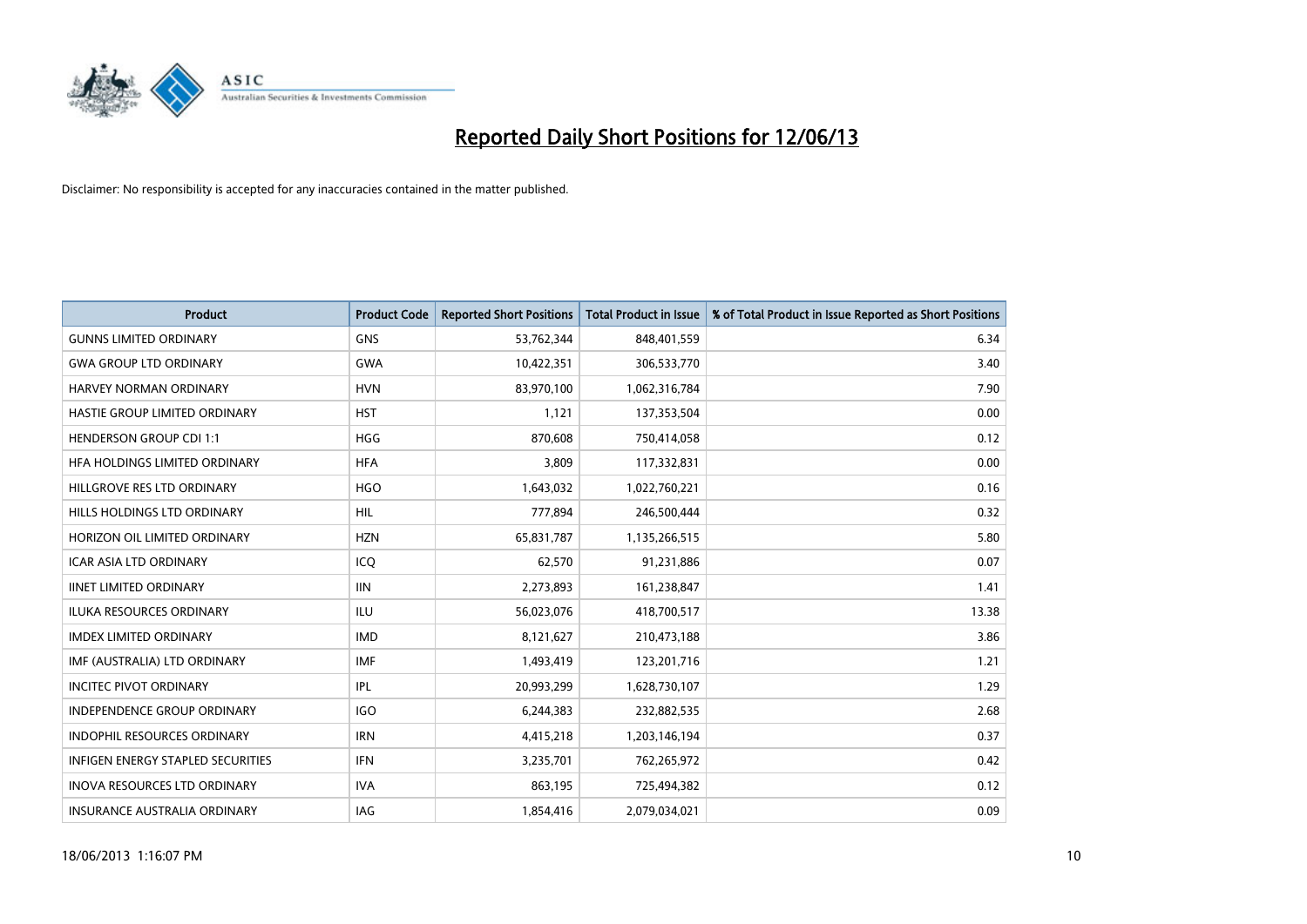

| Product                                         | <b>Product Code</b> | <b>Reported Short Positions</b> | <b>Total Product in Issue</b> | % of Total Product in Issue Reported as Short Positions |
|-------------------------------------------------|---------------------|---------------------------------|-------------------------------|---------------------------------------------------------|
| <b>INTEGRATED RESEARCH ORDINARY</b>             | IRI                 | 74,884                          | 168, 367, 453                 | 0.04                                                    |
| <b>INTREPID MINES ORDINARY</b>                  | IAU                 | 22,913,938                      | 555,875,414                   | 4.12                                                    |
| <b>INVESTA OFFICE FUND STAPLED SECURITIES</b>   | <b>IOF</b>          | 1,584,047                       | 614,047,458                   | 0.26                                                    |
| <b>INVION LTD ORDINARY</b>                      | <b>IVX</b>          | 652,141                         | 409,417,677                   | 0.16                                                    |
| <b>INVOCARE LIMITED ORDINARY</b>                | <b>IVC</b>          | 2,228,357                       | 110,030,298                   | 2.03                                                    |
| ION LIMITED ORDINARY                            | <b>ION</b>          | 164,453                         | 256,365,105                   | 0.06                                                    |
| <b>IOOF HOLDINGS LTD ORDINARY</b>               | IFL                 | 2,609,740                       | 232,118,034                   | 1.12                                                    |
| <b>IRESS LIMITED ORDINARY</b>                   | <b>IRE</b>          | 2,260,200                       | 128,620,231                   | 1.76                                                    |
| <b>IRON ORE HOLDINGS ORDINARY</b>               | <b>IOH</b>          | 26,197                          | 161,174,005                   | 0.02                                                    |
| <b>JAMES HARDIE INDUST CHESS DEPOSITARY INT</b> | <b>IHX</b>          | 4,215,933                       | 441,740,047                   | 0.95                                                    |
| <b>JB HI-FI LIMITED ORDINARY</b>                | <b>IBH</b>          | 16,860,382                      | 98,947,309                    | 17.04                                                   |
| <b>JUMBO INTERACTIVE ORDINARY</b>               | JIN                 | 26,618                          | 43,552,560                    | 0.06                                                    |
| <b>JUPITER MINES ORDINARY</b>                   | <b>IMS</b>          | 58,238                          | 2,281,835,383                 | 0.00                                                    |
| <b>KAGARA LTD ORDINARY</b>                      | KZL                 | 3,389,133                       | 798,953,117                   | 0.42                                                    |
| KAROON GAS AUSTRALIA ORDINARY                   | <b>KAR</b>          | 3,146,279                       | 221,420,769                   | 1.42                                                    |
| KATHMANDU HOLD LTD ORDINARY                     | <b>KMD</b>          | 86,308                          | 200,215,894                   | 0.04                                                    |
| <b>KBL MINING LIMITED ORDINARY</b>              | KBL                 | 1,820                           | 293,535,629                   | 0.00                                                    |
| KINGSGATE CONSOLID, ORDINARY                    | <b>KCN</b>          | 5,817,738                       | 152,191,905                   | 3.82                                                    |
| KINGSROSE MINING LTD ORDINARY                   | <b>KRM</b>          | 85,255                          | 291,959,871                   | 0.03                                                    |
| LEIGHTON HOLDINGS ORDINARY                      | LEI                 | 16,038,613                      | 337,230,813                   | 4.76                                                    |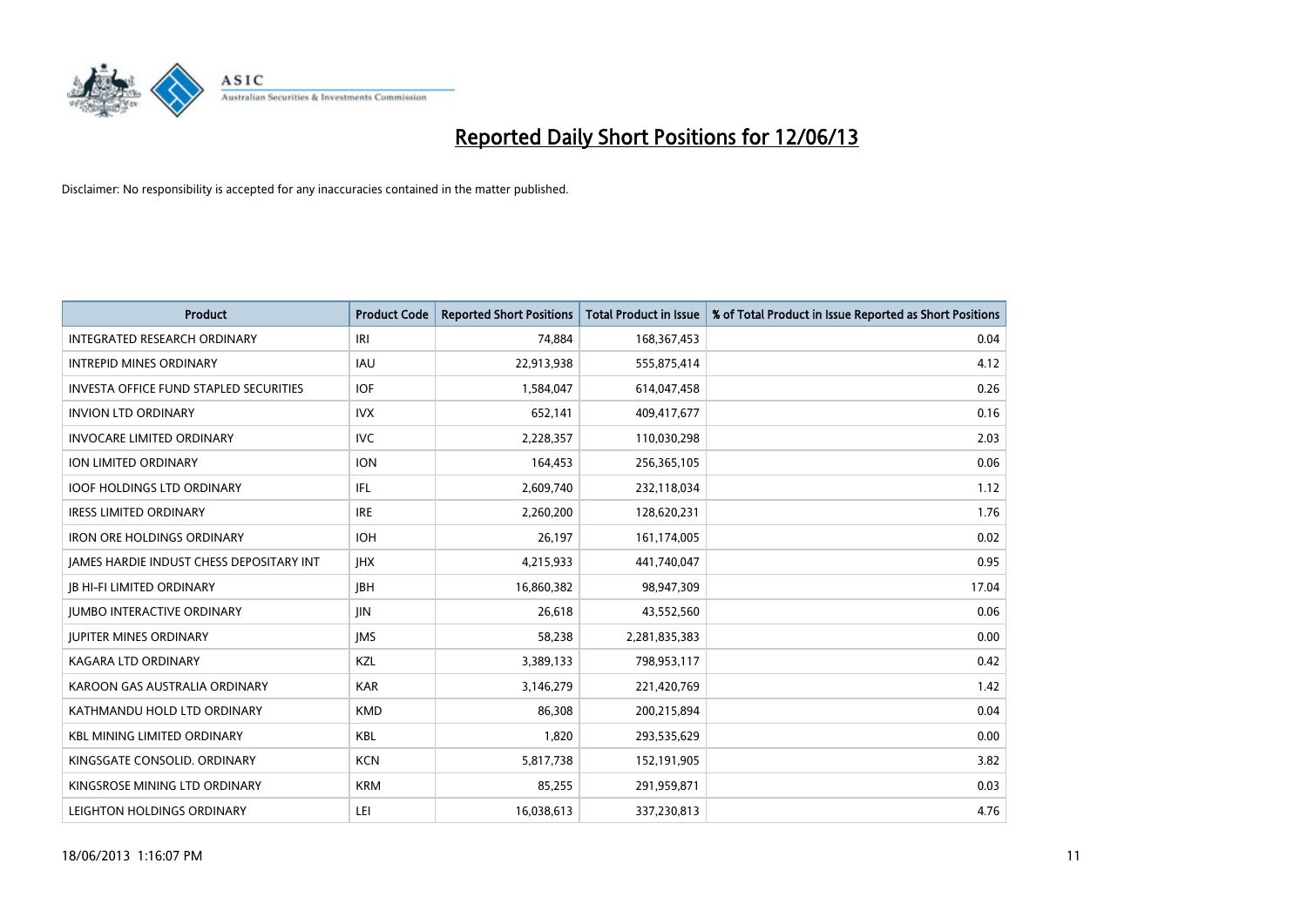

| <b>Product</b>                        | <b>Product Code</b> | <b>Reported Short Positions</b> | <b>Total Product in Issue</b> | % of Total Product in Issue Reported as Short Positions |
|---------------------------------------|---------------------|---------------------------------|-------------------------------|---------------------------------------------------------|
| LEND LEASE GROUP UNIT/ORD STAPLED     | <b>LLC</b>          | 2,949,752                       | 575,508,314                   | 0.51                                                    |
| LINC ENERGY LTD ORDINARY              | <b>LNC</b>          | 10,610,247                      | 518,687,562                   | 2.05                                                    |
| LION SELECTION GRP ORDINARY           | <b>LSX</b>          | 36                              | 88,033,228                    | 0.00                                                    |
| LYNAS CORPORATION ORDINARY            | <b>LYC</b>          | 226,329,236                     | 1,960,801,292                 | 11.54                                                   |
| <b>M2 TELECOMMUNICATION ORDINARY</b>  | <b>MTU</b>          | 5,636,209                       | 178,320,592                   | 3.16                                                    |
| <b>MACA LIMITED ORDINARY</b>          | <b>MLD</b>          | 241,152                         | 172,500,000                   | 0.14                                                    |
| <b>MACMAHON HOLDINGS ORDINARY</b>     | MAH                 | 11,714,476                      | 1,261,699,966                 | 0.93                                                    |
| MACO ATLAS ROADS GRP ORDINARY STAPLED | <b>MOA</b>          | 21,197,677                      | 478,531,436                   | 4.43                                                    |
| MACQUARIE GROUP LTD ORDINARY          | <b>MOG</b>          | 2,576,875                       | 339,778,224                   | 0.76                                                    |
| MAGELLAN FIN GRP LTD ORDINARY         | <b>MFG</b>          | 618,736                         | 152,782,876                   | 0.40                                                    |
| <b>MATRIX C &amp; E LTD ORDINARY</b>  | <b>MCE</b>          | 3,206,619                       | 94,555,428                    | 3.39                                                    |
| <b>MAVERICK DRILLING ORDINARY</b>     | <b>MAD</b>          | 14,584,503                      | 452,726,751                   | 3.22                                                    |
| <b>MAXITRANS INDUSTRIES ORDINARY</b>  | <b>MXI</b>          | 78,400                          | 183,993,392                   | 0.04                                                    |
| MCMILLAN SHAKESPEARE ORDINARY         | <b>MMS</b>          | 1,109,163                       | 74,523,965                    | 1.49                                                    |
| <b>MCPHERSON'S LTD ORDINARY</b>       | <b>MCP</b>          | 80,279                          | 89,294,198                    | 0.09                                                    |
| MEDUSA MINING LTD ORDINARY            | <b>MML</b>          | 2,724,981                       | 188,903,911                   | 1.44                                                    |
| MEO AUSTRALIA LTD ORDINARY            | <b>MEO</b>          | 41,582                          | 627,264,587                   | 0.01                                                    |
| <b>MERMAID MARINE ORDINARY</b>        | <b>MRM</b>          | 1,022,155                       | 228,166,230                   | 0.45                                                    |
| MESOBLAST LIMITED ORDINARY            | <b>MSB</b>          | 17,698,010                      | 315,423,901                   | 5.61                                                    |
| METALS X LIMITED ORDINARY             | <b>MLX</b>          | 77,960                          | 1,651,766,110                 | 0.00                                                    |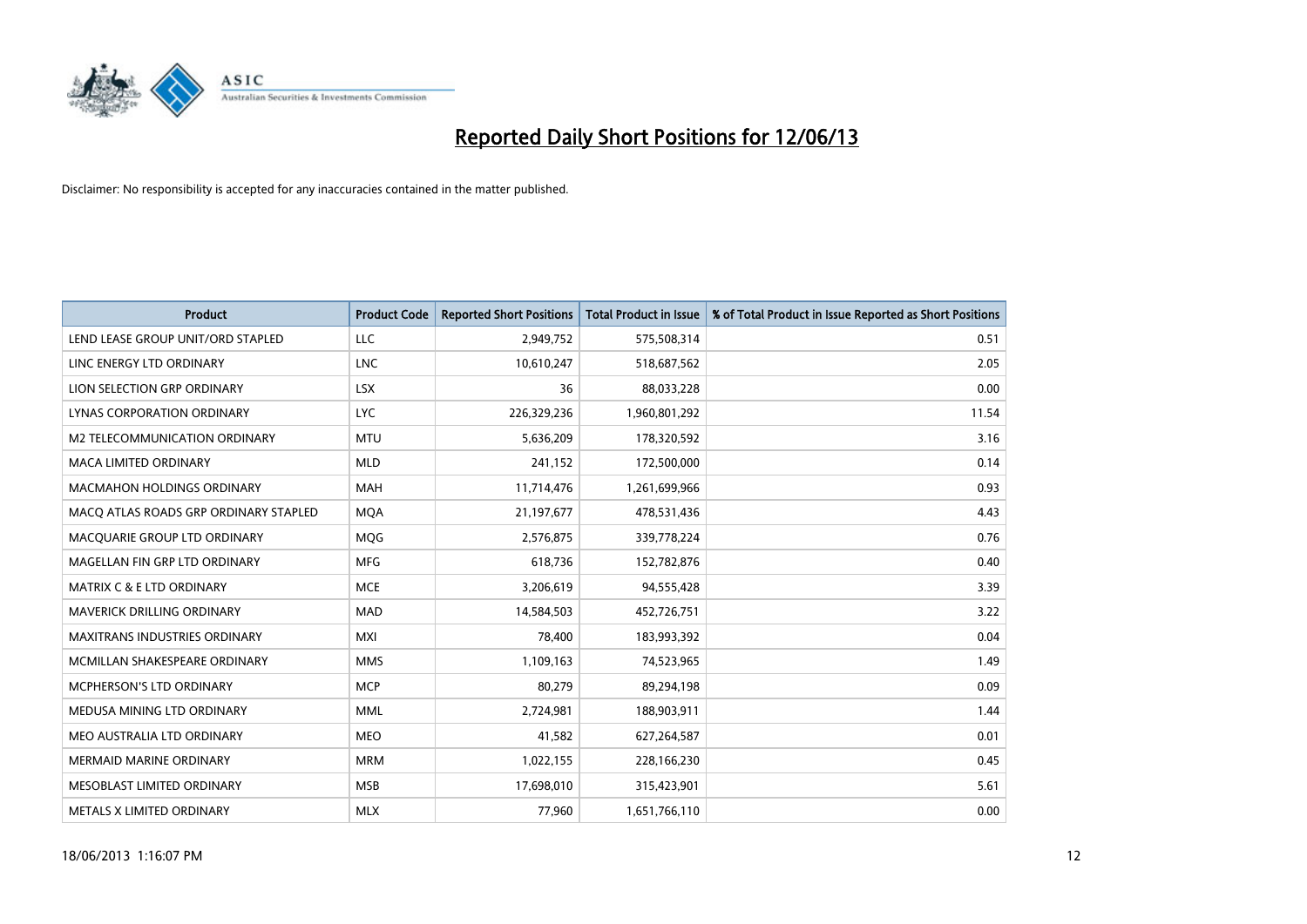

| <b>Product</b>                     | <b>Product Code</b> | <b>Reported Short Positions</b> | <b>Total Product in Issue</b> | % of Total Product in Issue Reported as Short Positions |
|------------------------------------|---------------------|---------------------------------|-------------------------------|---------------------------------------------------------|
| METCASH LIMITED ORDINARY           | <b>MTS</b>          | 80,180,433                      | 880,704,786                   | 9.10                                                    |
| MICLYN EXP OFFSHR ORDINARY         | <b>MIO</b>          | 597,322                         | 281,538,972                   | 0.21                                                    |
| MIGHTY RIVER POWER ORDINARY        | <b>MYT</b>          | 221,246                         | 1,400,000,094                 | 0.02                                                    |
| MILTON CORPORATION ORDINARY        | <b>MLT</b>          | 12,800                          | 122,147,119                   | 0.01                                                    |
| MINCOR RESOURCES NL ORDINARY       | <b>MCR</b>          | 2,500,468                       | 188,208,274                   | 1.33                                                    |
| MINERAL DEPOSITS ORDINARY          | <b>MDL</b>          | 3,271,735                       | 83,538,786                    | 3.92                                                    |
| MINERAL RESOURCES, ORDINARY        | <b>MIN</b>          | 7,889,125                       | 185,987,992                   | 4.24                                                    |
| MIRABELA NICKEL LTD ORDINARY       | <b>MBN</b>          | 27,897,501                      | 876,801,147                   | 3.18                                                    |
| MIRVAC GROUP STAPLED SECURITIES    | <b>MGR</b>          | 8,067,236                       | 3,662,714,758                 | 0.22                                                    |
| MOLOPO ENERGY LTD ORDINARY         | <b>MPO</b>          | 1,492,684                       | 246,371,894                   | 0.61                                                    |
| <b>MONADELPHOUS GROUP ORDINARY</b> | <b>MND</b>          | 11,348,883                      | 90,940,258                    | 12.48                                                   |
| MORTGAGE CHOICE LTD ORDINARY       | MOC                 | 1,555,377                       | 123,431,282                   | 1.26                                                    |
| MOUNT GIBSON IRON ORDINARY         | <b>MGX</b>          | 23,185,133                      | 1,090,584,232                 | 2.13                                                    |
| MULTIPLEX SITES SITES              | <b>MXUPA</b>        | 997                             | 4,500,000                     | 0.02                                                    |
| MURCHISON METALS LTD ORDINARY      | <b>MMX</b>          | 3,487,878                       | 450,497,346                   | 0.77                                                    |
| <b>MYER HOLDINGS LTD ORDINARY</b>  | <b>MYR</b>          | 84,409,290                      | 583,594,551                   | 14.46                                                   |
| <b>MYSTATE LIMITED ORDINARY</b>    | <b>MYS</b>          | 15,613                          | 87,153,047                    | 0.02                                                    |
| NANOSONICS LIMITED ORDINARY        | <b>NAN</b>          | 3,328                           | 261,586,218                   | 0.00                                                    |
| NATIONAL AUST, BANK ORDINARY       | <b>NAB</b>          | 6,521,737                       | 2,343,053,055                 | 0.28                                                    |
| NAVITAS LIMITED ORDINARY           | <b>NVT</b>          | 14,050,733                      | 375,367,918                   | 3.74                                                    |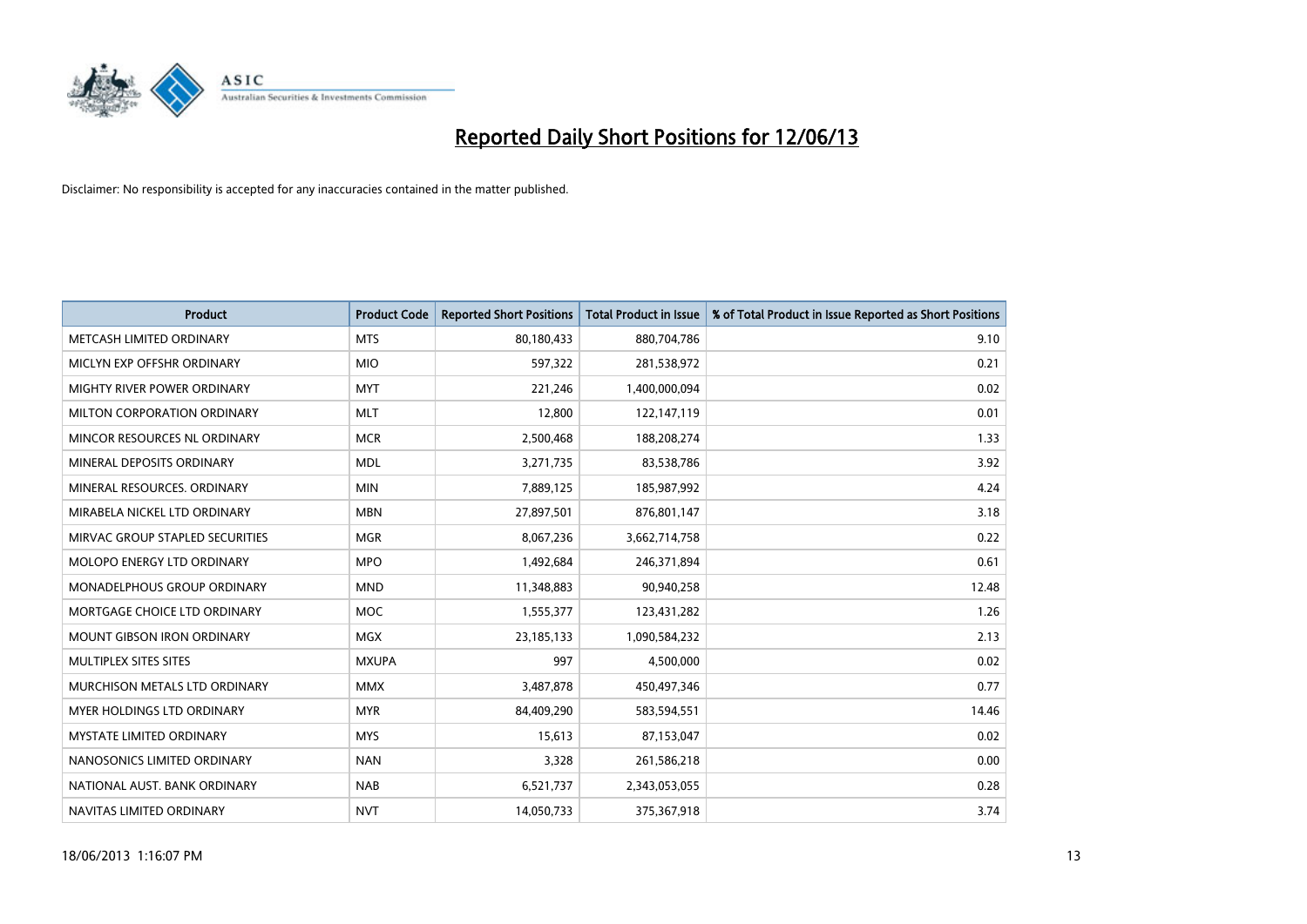

| <b>Product</b>                        | <b>Product Code</b> | <b>Reported Short Positions</b> | <b>Total Product in Issue</b> | % of Total Product in Issue Reported as Short Positions |
|---------------------------------------|---------------------|---------------------------------|-------------------------------|---------------------------------------------------------|
| NEON ENERGY LIMITED ORDINARY          | <b>NEN</b>          | 1,532,780                       | 549,937,848                   | 0.28                                                    |
| NEW HOPE CORPORATION ORDINARY         | <b>NHC</b>          | 2,399,685                       | 830,563,352                   | 0.29                                                    |
| NEW STANDARD ENERGY ORDINARY          | <b>NSE</b>          | 428,754                         | 305,331,847                   | 0.14                                                    |
| NEWCREST MINING ORDINARY              | <b>NCM</b>          | 4,491,479                       | 766,510,971                   | 0.59                                                    |
| NEWS CORP A NON-VOTING CDI            | <b>NWSLV</b>        | 2,715,694                       | 1,516,629,793                 | 0.18                                                    |
| NEWS CORP B VOTING CDI                | <b>NWS</b>          | 603,513                         | 798,520,953                   | 0.08                                                    |
| NEXTDC LIMITED ORDINARY               | <b>NXT</b>          | 6,316,219                       | 173,102,288                   | 3.65                                                    |
| NEXUS ENERGY LIMITED ORDINARY         | <b>NXS</b>          | 11,779,716                      | 1,329,821,159                 | 0.89                                                    |
| NIB HOLDINGS LIMITED ORDINARY         | <b>NHF</b>          | 308,290                         | 439,004,182                   | 0.07                                                    |
| NIDO PETROLEUM ORDINARY               | <b>NDO</b>          | 84,780                          | 2,044,984,301                 | 0.00                                                    |
| NOBLE MINERAL RES ORDINARY            | <b>NMG</b>          | 2,385,726                       | 666,397,952                   | 0.36                                                    |
| NORFOLK GROUP ORDINARY                | <b>NFK</b>          | 50                              | 158,890,730                   | 0.00                                                    |
| NORTHERN IRON LTD ORDINARY            | <b>NFE</b>          | 1,628,593                       | 484,405,314                   | 0.34                                                    |
| NORTHERN STAR ORDINARY                | <b>NST</b>          | 6,447,172                       | 424,279,762                   | 1.52                                                    |
| NRW HOLDINGS LIMITED ORDINARY         | <b>NWH</b>          | 26,480,436                      | 278,888,011                   | 9.50                                                    |
| NUCOAL RESOURCES LTD ORDINARY         | <b>NCR</b>          | 150,000                         | 768,612,354                   | 0.02                                                    |
| NUFARM LIMITED ORDINARY               | <b>NUF</b>          | 16,578,642                      | 262,954,040                   | 6.30                                                    |
| OCEANAGOLD CORP. CHESS DEPOSITARY INT | OGC                 | 911,840                         | 293,524,586                   | 0.31                                                    |
| OIL SEARCH LTD ORDINARY               | OSH                 | 12,108,914                      | 1,340,018,530                 | 0.90                                                    |
| OM HOLDINGS LIMITED ORDINARY          | OMH                 | 4,868,412                       | 673,423,337                   | 0.72                                                    |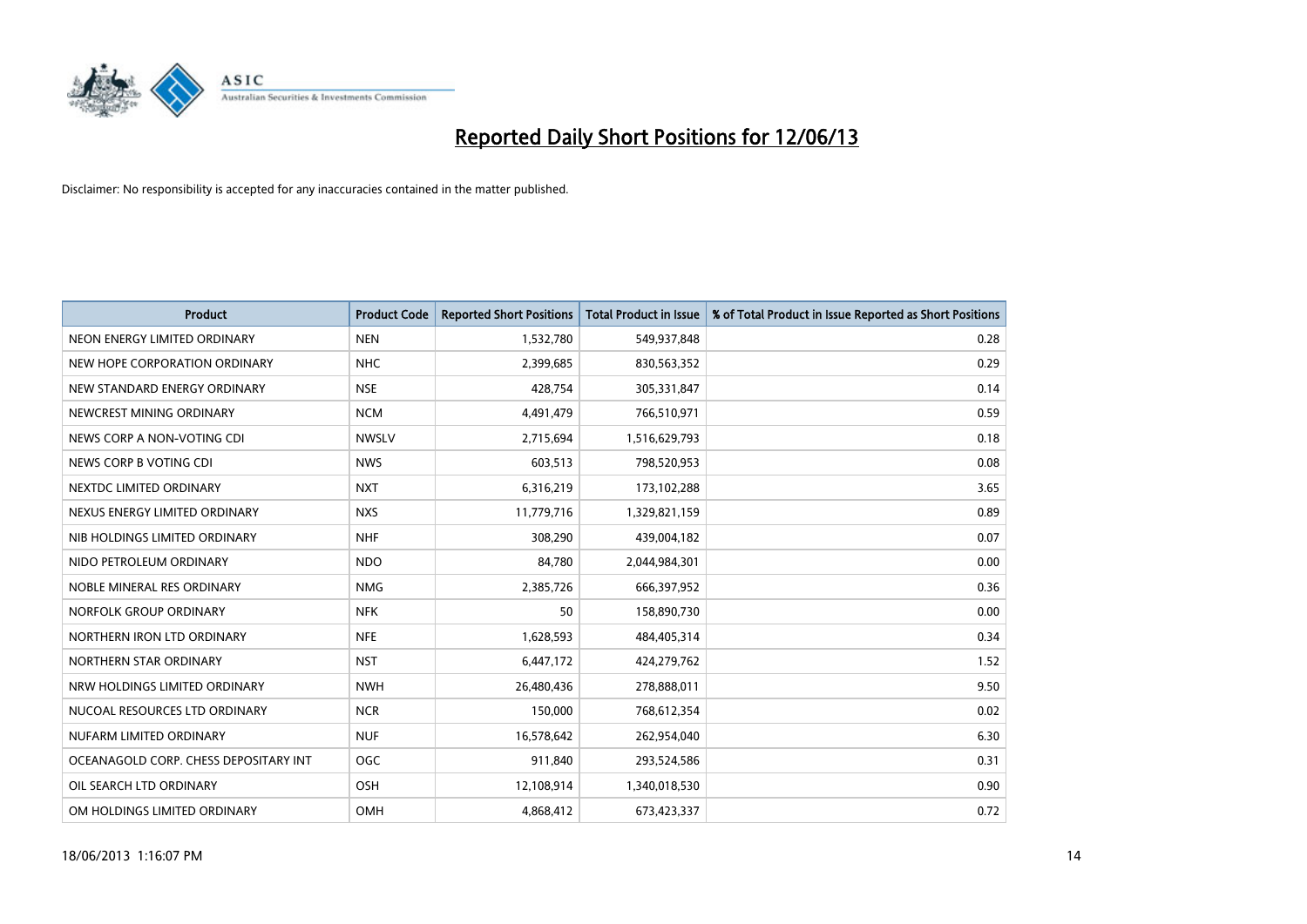

| <b>Product</b>               | <b>Product Code</b> | <b>Reported Short Positions</b> | <b>Total Product in Issue</b> | % of Total Product in Issue Reported as Short Positions |
|------------------------------|---------------------|---------------------------------|-------------------------------|---------------------------------------------------------|
| ORICA LIMITED ORDINARY       | ORI                 | 7,435,550                       | 366,868,401                   | 2.03                                                    |
| ORIGIN ENERGY ORDINARY       | ORG                 | 14,838,982                      | 1,097,958,048                 | 1.35                                                    |
| OROCOBRE LIMITED ORDINARY    | <b>ORE</b>          | 635,047                         | 117,745,140                   | 0.54                                                    |
| OROTONGROUP LIMITED ORDINARY | ORL                 | 268,295                         | 40,880,902                    | 0.66                                                    |
| ORPHEUS ENERGY LTD ORDINARY  | <b>OEG</b>          | 67,200                          | 130,475,919                   | 0.05                                                    |
| OZ MINERALS ORDINARY         | OZL                 | 7,406,726                       | 303,470,022                   | 2.44                                                    |
| PACIFIC BRANDS ORDINARY      | <b>PBG</b>          | 13,501,070                      | 912,915,695                   | 1.48                                                    |
| PALADIN ENERGY LTD ORDINARY  | PDN                 | 109,568,275                     | 837,187,808                   | 13.09                                                   |
| PANAUST LIMITED ORDINARY     | <b>PNA</b>          | 9,107,746                       | 619,084,930                   | 1.47                                                    |
| PANORAMIC RESOURCES ORDINARY | PAN                 | 994,956                         | 256,899,729                   | 0.39                                                    |
| PANTERRA GOLD LTD ORDINARY   | PGI                 | 8,698                           | 760,580,455                   | 0.00                                                    |
| PAPERLINX LIMITED ORDINARY   | <b>PPX</b>          | 92,381                          | 609,280,761                   | 0.02                                                    |
| PAPILLON RES LTD ORDINARY    | PIR                 | 2,416,568                       | 336,978,210                   | 0.72                                                    |
| PATTIES FOODS LTD ORDINARY   | PFL                 | 10,854                          | 139,065,639                   | 0.01                                                    |
| PEET LIMITED ORDINARY        | <b>PPC</b>          | 6,575,318                       | 429,008,507                   | 1.53                                                    |
| PERILYA LIMITED ORDINARY     | PEM                 | 6,838                           | 769,316,426                   | 0.00                                                    |
| PERPETUAL LIMITED ORDINARY   | <b>PPT</b>          | 2,157,165                       | 41,980,678                    | 5.14                                                    |
| PERSEUS MINING LTD ORDINARY  | <b>PRU</b>          | 13,897,923                      | 457,962,088                   | 3.03                                                    |
| PHARMAXIS LTD ORDINARY       | <b>PXS</b>          | 6,990,682                       | 308,543,389                   | 2.27                                                    |
| PLATINUM ASSET ORDINARY      | <b>PTM</b>          | 4,074,542                       | 577,895,695                   | 0.71                                                    |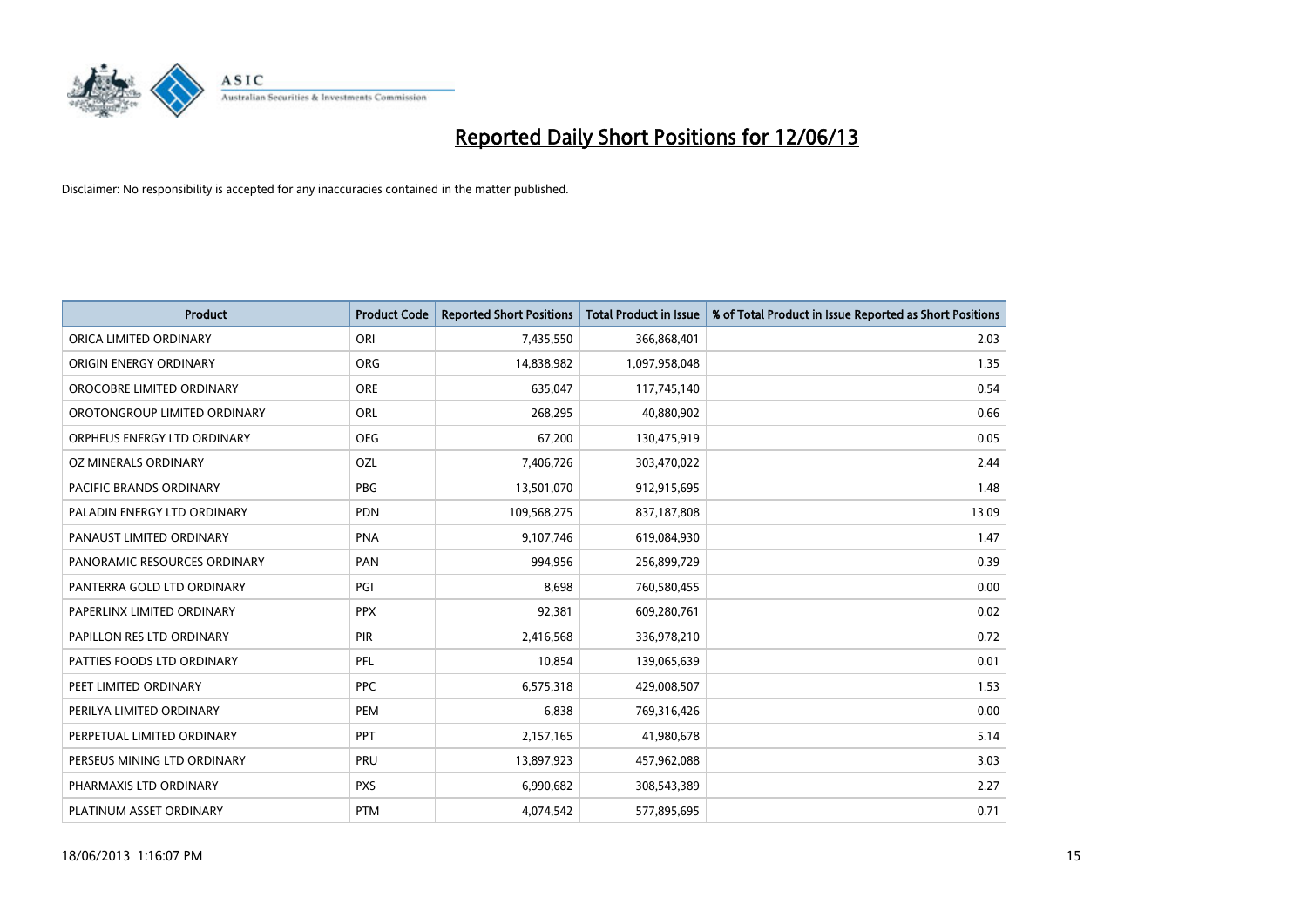

| <b>Product</b>                      | <b>Product Code</b> | <b>Reported Short Positions</b> | <b>Total Product in Issue</b> | % of Total Product in Issue Reported as Short Positions |
|-------------------------------------|---------------------|---------------------------------|-------------------------------|---------------------------------------------------------|
| PLATINUM AUSTRALIA ORDINARY         | PLA                 | 858,268                         | 504,968,043                   | 0.17                                                    |
| PMI GOLD CORP CDI 1:1               | <b>PVM</b>          | 232,274                         | 155,308,266                   | 0.15                                                    |
| PMP LIMITED ORDINARY                | <b>PMP</b>          | 28,840                          | 323,781,124                   | 0.01                                                    |
| PRANA BIOTECHNOLOGY ORDINARY        | PBT                 | 97,830                          | 381,610,426                   | 0.03                                                    |
| PREMIER INVESTMENTS ORDINARY        | <b>PMV</b>          | 1,225,222                       | 155,260,478                   | 0.79                                                    |
| PRIMA BIOMED LTD ORDINARY           | <b>PRR</b>          | 343,262                         | 1,143,146,838                 | 0.03                                                    |
| PRIMARY HEALTH CARE ORDINARY        | <b>PRY</b>          | 18,741,384                      | 503,921,941                   | 3.72                                                    |
| PRIME MEDIA GRP LTD ORDINARY        | <b>PRT</b>          | 7,553                           | 366,330,303                   | 0.00                                                    |
| PROGRAMMED ORDINARY                 | <b>PRG</b>          | 445,053                         | 118,179,696                   | 0.38                                                    |
| PURA VIDA ENERGY NL ORDINARY        | <b>PVD</b>          | 43,000                          | 76,303,514                    | 0.06                                                    |
| <b>QANTAS AIRWAYS ORDINARY</b>      | QAN                 | 27,906,573                      | 2,241,745,788                 | 1.24                                                    |
| <b>OBE INSURANCE GROUP ORDINARY</b> | <b>OBE</b>          | 42,257,765                      | 1,200,007,416                 | 3.52                                                    |
| ORXPHARMA LTD ORDINARY              | QRX                 | 1,037,440                       | 144,753,106                   | 0.72                                                    |
| <b>QUBE HOLDINGS LTD ORDINARY</b>   | QUB                 | 12,585,952                      | 928,965,547                   | 1.35                                                    |
| RAMELIUS RESOURCES ORDINARY         | <b>RMS</b>          | 9,459,144                       | 337,686,949                   | 2.80                                                    |
| RAMSAY HEALTH CARE ORDINARY         | <b>RHC</b>          | 1,725,805                       | 202,081,252                   | 0.85                                                    |
| RANGE RESOURCES LTD ORDINARY        | <b>RRS</b>          | 44,458                          | 2,853,862,345                 | 0.00                                                    |
| <b>RCR TOMLINSON ORDINARY</b>       | <b>RCR</b>          | 1,512,618                       | 132,431,265                   | 1.14                                                    |
| <b>REA GROUP ORDINARY</b>           | <b>REA</b>          | 153,505                         | 131,714,699                   | 0.12                                                    |
| RECKON LIMITED ORDINARY             | <b>RKN</b>          | 451,000                         | 129,488,015                   | 0.35                                                    |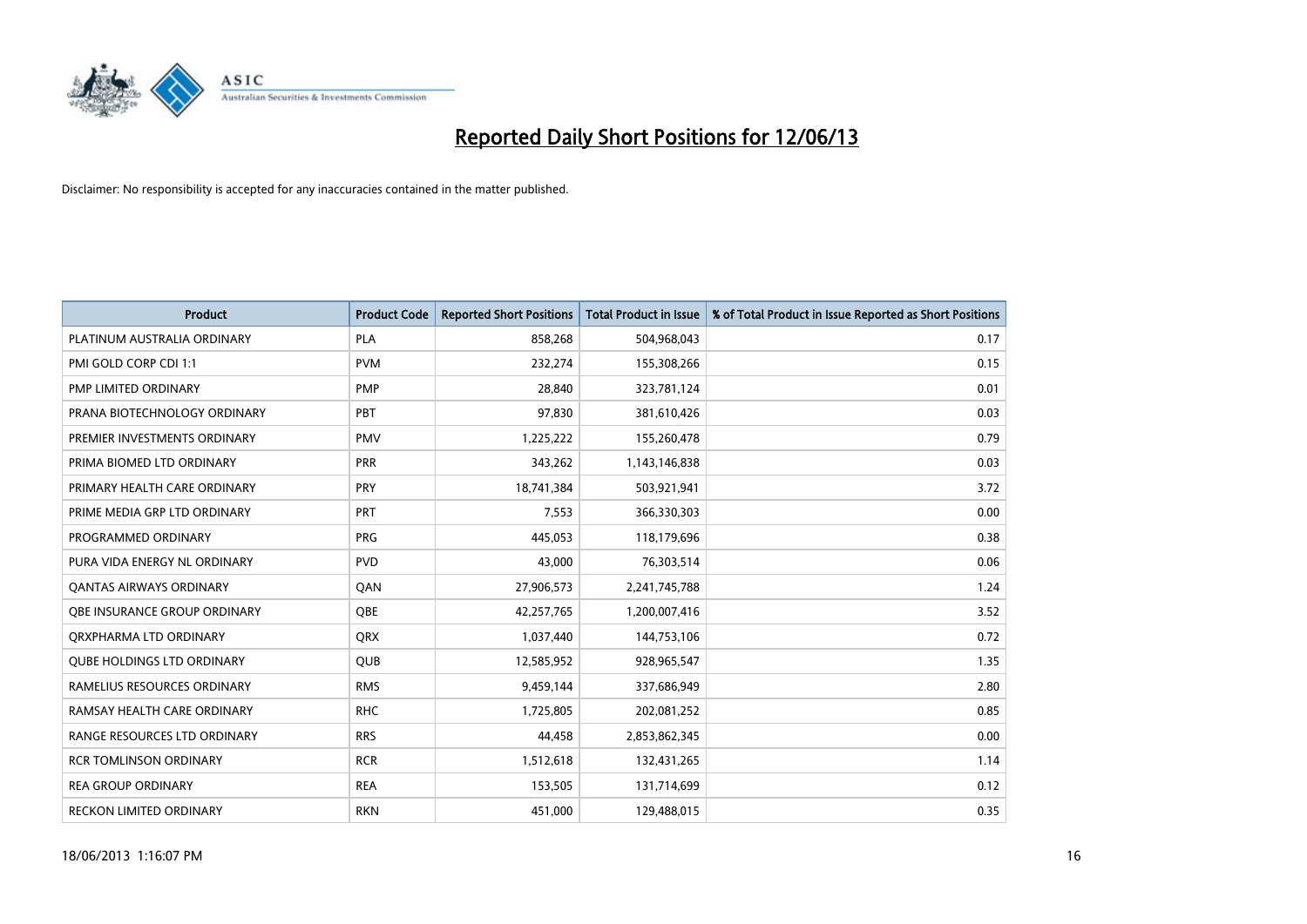

| <b>Product</b>                      | <b>Product Code</b> | <b>Reported Short Positions</b> | <b>Total Product in Issue</b> | % of Total Product in Issue Reported as Short Positions |
|-------------------------------------|---------------------|---------------------------------|-------------------------------|---------------------------------------------------------|
| <b>RED 5 LIMITED ORDINARY</b>       | <b>RED</b>          | 903,902                         | 135,488,008                   | 0.67                                                    |
| <b>RED FORK ENERGY ORDINARY</b>     | <b>RFE</b>          | 4,505,862                       | 388,551,719                   | 1.16                                                    |
| REDBANK ENERGY LTD ORDINARY         | AEJ                 | 13                              | 786,287                       | 0.00                                                    |
| REDFLEX HOLDINGS ORDINARY           | <b>RDF</b>          | 13,855                          | 110,762,310                   | 0.01                                                    |
| REECE AUSTRALIA LTD. ORDINARY       | <b>REH</b>          | 784                             | 99,600,000                    | 0.00                                                    |
| <b>REGIS RESOURCES ORDINARY</b>     | <b>RRL</b>          | 17,275,166                      | 475,815,804                   | 3.63                                                    |
| RESMED INC CDI 10:1                 | <b>RMD</b>          | 12,507,681                      | 1,556,242,300                 | 0.80                                                    |
| RESOLUTE MINING ORDINARY            | <b>RSG</b>          | 1,859,802                       | 643,094,224                   | 0.29                                                    |
| <b>RESOURCE GENERATION ORDINARY</b> | <b>RES</b>          | 73                              | 284,698,002                   | 0.00                                                    |
| <b>RETAIL FOOD GROUP ORDINARY</b>   | <b>RFG</b>          | 1,588,798                       | 130,277,856                   | 1.22                                                    |
| REX MINERALS LIMITED ORDINARY       | <b>RXM</b>          | 1,527,622                       | 188,907,284                   | 0.81                                                    |
| RHG LIMITED ORDINARY                | <b>RHG</b>          | 15,085                          | 308,483,177                   | 0.00                                                    |
| <b>RIALTO ENERGY ORDINARY</b>       | <b>RIA</b>          | 41                              | 682,929,991                   | 0.00                                                    |
| <b>RIDLEY CORPORATION ORDINARY</b>  | <b>RIC</b>          | 944,089                         | 307,817,071                   | 0.31                                                    |
| RIO TINTO LIMITED ORDINARY          | <b>RIO</b>          | 5,620,686                       | 435,758,720                   | 1.29                                                    |
| ROC OIL COMPANY ORDINARY            | <b>ROC</b>          | 1,823,076                       | 683,235,552                   | 0.27                                                    |
| RURALCO HOLDINGS ORDINARY           | <b>RHL</b>          | 12,000                          | 55,019,284                    | 0.02                                                    |
| SAI GLOBAL LIMITED ORDINARY         | SAI                 | 15,654,088                      | 209,440,120                   | 7.47                                                    |
| SALMAT LIMITED ORDINARY             | <b>SLM</b>          | 88,043                          | 159,812,799                   | 0.06                                                    |
| SAMSON OIL & GAS LTD ORDINARY       | SSN                 | 669,400                         | 2,114,831,858                 | 0.03                                                    |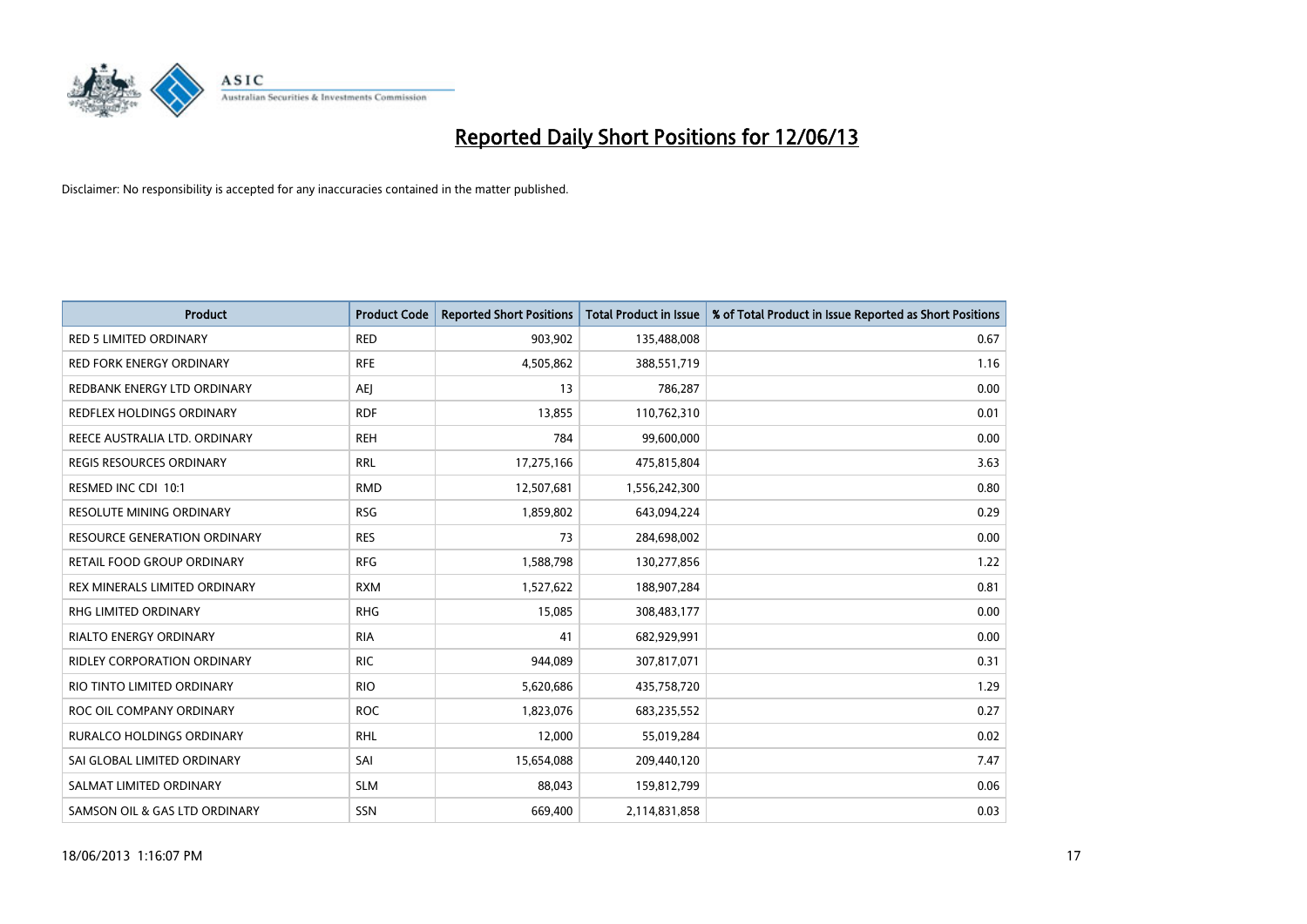

| <b>Product</b>                               | <b>Product Code</b> | <b>Reported Short Positions</b> | <b>Total Product in Issue</b> | % of Total Product in Issue Reported as Short Positions |
|----------------------------------------------|---------------------|---------------------------------|-------------------------------|---------------------------------------------------------|
| SANDFIRE RESOURCES ORDINARY                  | <b>SFR</b>          | 5,436,673                       | 155,640,968                   | 3.49                                                    |
| SANTANA MINERALS LTD ORDINARY                | SMI                 | 488,715                         | 97,725,799                    | 0.50                                                    |
| SANTOS LTD ORDINARY                          | <b>STO</b>          | 3,330,768                       | 964,315,451                   | 0.35                                                    |
| SARACEN MINERAL ORDINARY                     | <b>SAR</b>          | 15,393,665                      | 595,263,186                   | 2.59                                                    |
| <b>SCA PROPERTY GROUP STAPLED SECURITIES</b> | SCP                 | 31,809,165                      | 585,455,114                   | 5.43                                                    |
| SEDGMAN LIMITED ORDINARY                     | <b>SDM</b>          | 773,877                         | 220,368,310                   | 0.35                                                    |
| SEEK LIMITED ORDINARY                        | <b>SEK</b>          | 22,105,029                      | 337,833,019                   | 6.54                                                    |
| SELECT HARVESTS ORDINARY                     | <b>SHV</b>          | 166,168                         | 57,462,851                    | 0.29                                                    |
| SENEX ENERGY LIMITED ORDINARY                | SXY                 | 16,181,137                      | 1,140,804,837                 | 1.42                                                    |
| SERVCORP LIMITED ORDINARY                    | SRV                 | 691                             | 98,432,275                    | 0.00                                                    |
| SERVICE STREAM ORDINARY                      | <b>SSM</b>          | 477,216                         | 283,418,867                   | 0.17                                                    |
| SEVEN GROUP HOLDINGS ORDINARY                | <b>SVW</b>          | 3,190,598                       | 308,160,281                   | 1.04                                                    |
| SEVEN WEST MEDIA LTD ORDINARY                | <b>SWM</b>          | 8,087,008                       | 999,160,872                   | 0.81                                                    |
| SHINE CORPORATE ORDINARY                     | SHJ                 | 40,000                          | 155,000,000                   | 0.03                                                    |
| SIGMA PHARMACEUTICAL ORDINARY                | <b>SIP</b>          | 8,383,209                       | 1,142,079,824                 | 0.73                                                    |
| SILEX SYSTEMS ORDINARY                       | <b>SLX</b>          | 1,980,253                       | 170,249,150                   | 1.16                                                    |
| SILVER CHEF LIMITED ORDINARY                 | SIV                 | 12,998                          | 28,762,745                    | 0.05                                                    |
| SILVER LAKE RESOURCE ORDINARY                | <b>SLR</b>          | 5,675,759                       | 379,048,750                   | 1.50                                                    |
| SIMS METAL MGMT LTD ORDINARY                 | <b>SGM</b>          | 8,076,161                       | 204,309,387                   | 3.95                                                    |
| SINGAPORE TELECOMM. CHESS DEPOSITARY INT     | SGT                 | 1,052,123                       | 190,396,091                   | 0.55                                                    |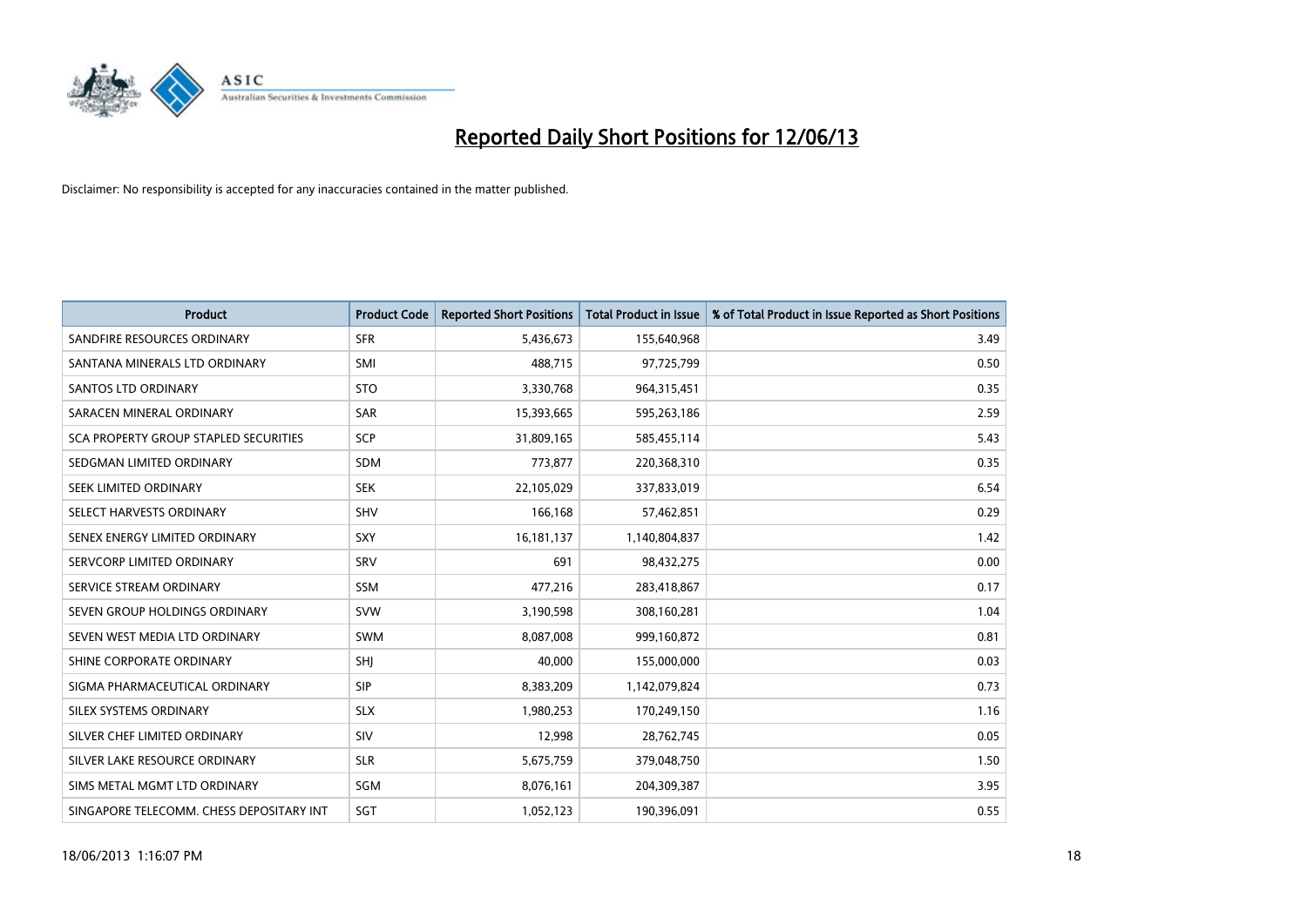

| <b>Product</b>                           | <b>Product Code</b> | <b>Reported Short Positions</b> | <b>Total Product in Issue</b> | % of Total Product in Issue Reported as Short Positions |
|------------------------------------------|---------------------|---------------------------------|-------------------------------|---------------------------------------------------------|
| SIRIUS RESOURCES NL ORDINARY             | <b>SIR</b>          | 2,153,618                       | 224,870,167                   | 0.96                                                    |
| SIRTEX MEDICAL ORDINARY                  | <b>SRX</b>          | 742,359                         | 55,768,136                    | 1.33                                                    |
| SKILLED GROUP LTD ORDINARY               | <b>SKE</b>          | 5,326,488                       | 233,533,526                   | 2.28                                                    |
| <b>SLATER &amp; GORDON ORDINARY</b>      | SGH                 | 8,892                           | 194,073,908                   | 0.00                                                    |
| SMS MANAGEMENT, ORDINARY                 | <b>SMX</b>          | 2,321,888                       | 69,378,477                    | 3.35                                                    |
| SONIC HEALTHCARE ORDINARY                | <b>SHL</b>          | 9,395,248                       | 396,795,181                   | 2.37                                                    |
| SOUL PATTINSON (W.H) ORDINARY            | SOL                 | 28,166                          | 239,395,320                   | 0.01                                                    |
| SOUTH BOULDER MINES ORDINARY             | <b>STB</b>          | 5,155                           | 127,952,826                   | 0.00                                                    |
| SP AUSNET STAPLED SECURITIES             | <b>SPN</b>          | 21,998,731                      | 3,367,543,113                 | 0.65                                                    |
| SPARK INFRASTRUCTURE STAPLED NOTE & UNIT | SKI                 | 44,519,141                      | 1,326,734,264                 | 3.36                                                    |
| SPDR 200 FUND ETF UNITS                  | <b>STW</b>          | 83,922                          | 45,951,346                    | 0.18                                                    |
| SPECIALTY FASHION ORDINARY               | <b>SFH</b>          | 1,505,235                       | 192,236,121                   | 0.78                                                    |
| ST BARBARA LIMITED ORDINARY              | SBM                 | 19,399,326                      | 488,074,077                   | 3.97                                                    |
| STARPHARMA HOLDINGS ORDINARY             | SPL                 | 13,787,813                      | 283,665,948                   | 4.86                                                    |
| STHN CROSS MEDIA ORDINARY                | <b>SXL</b>          | 8,793,999                       | 704,858,524                   | 1.25                                                    |
| STOCKLAND UNITS/ORD STAPLED              | SGP                 | 12,291,195                      | 2,305,750,747                 | 0.53                                                    |
| STONEHENGE METALS ORDINARY               | <b>SHE</b>          | 250,000                         | 426,742,945                   | 0.06                                                    |
| STRAITS RES LTD. ORDINARY                | SRQ                 | 31,522                          | 1,164,150,159                 | 0.00                                                    |
| STW COMMUNICATIONS ORDINARY              | SGN                 | 775,179                         | 403,828,512                   | 0.19                                                    |
| SUNCORP GROUP LTD ORDINARY               | <b>SUN</b>          | 2,409,479                       | 1,286,600,980                 | 0.19                                                    |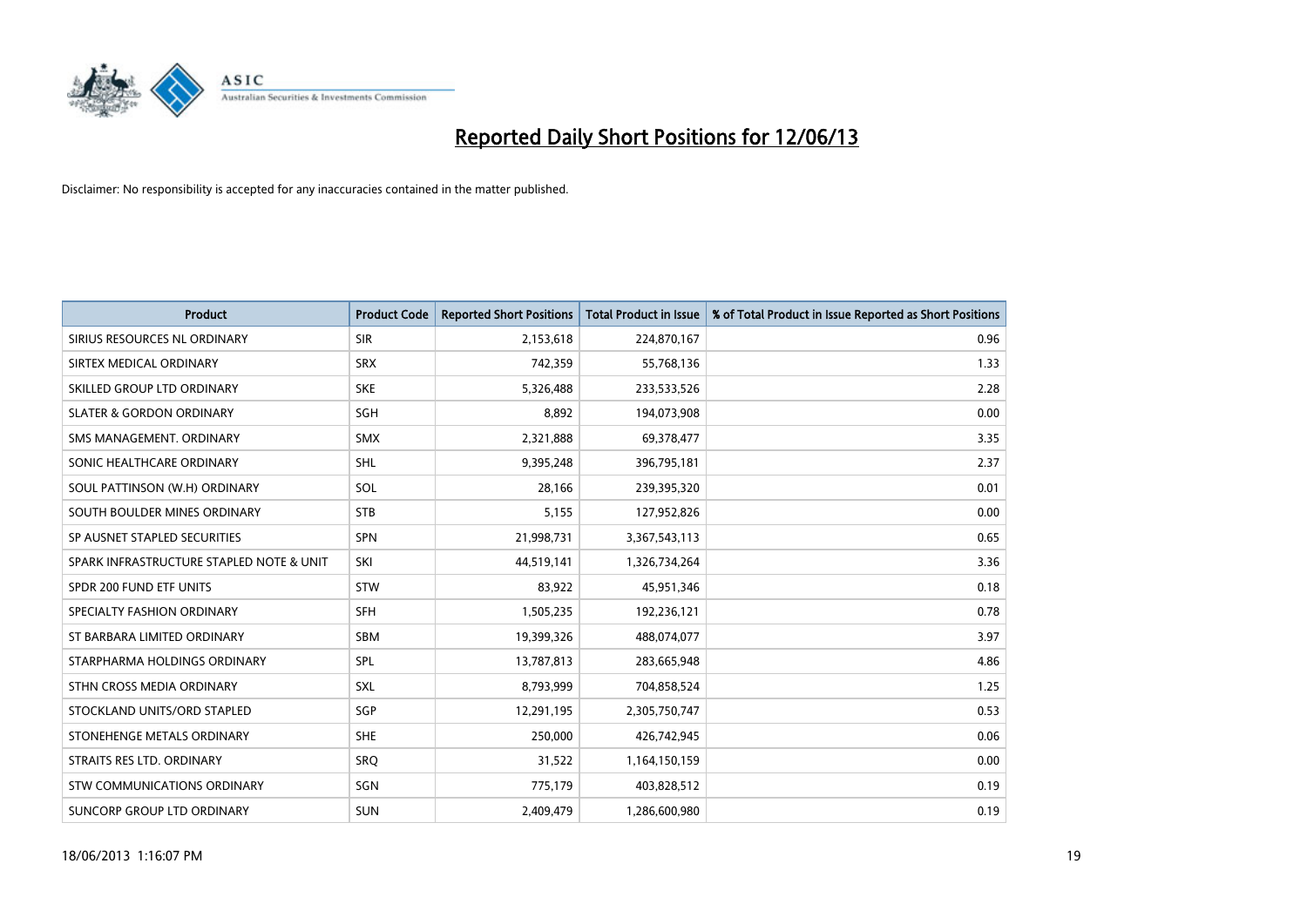

| <b>Product</b>                       | <b>Product Code</b> | <b>Reported Short Positions</b> | <b>Total Product in Issue</b> | % of Total Product in Issue Reported as Short Positions |
|--------------------------------------|---------------------|---------------------------------|-------------------------------|---------------------------------------------------------|
| SUNDANCE ENERGY ORDINARY             | <b>SEA</b>          | 2,228,593                       | 460,785,024                   | 0.48                                                    |
| SUNDANCE RESOURCES ORDINARY          | SDL                 | 47,582,765                      | 3,072,110,985                 | 1.55                                                    |
| SUNLAND GROUP LTD ORDINARY           | <b>SDG</b>          | 18,391                          | 189,417,674                   | 0.01                                                    |
| SUPER RET REP LTD ORDINARY           | SUL                 | 866,663                         | 196,472,811                   | 0.44                                                    |
| SYD AIRPORT STAPLED US PROHIBIT.     | <b>SYD</b>          | 15,136,195                      | 1,861,210,782                 | 0.81                                                    |
| SYRAH RESOURCES ORDINARY             | <b>SYR</b>          | 642,953                         | 147,767,623                   | 0.44                                                    |
| TABCORP HOLDINGS LTD ORDINARY        | <b>TAH</b>          | 17,123,175                      | 744,885,690                   | 2.30                                                    |
| TALON PETROLEUM LTD ORDINARY         | <b>TPD</b>          | 12,144                          | 102,135,433                   | 0.01                                                    |
| <b>TANAMI GOLD NL ORDINARY</b>       | <b>TAM</b>          | 545,068                         | 587,548,523                   | 0.09                                                    |
| TAP OIL LIMITED ORDINARY             | <b>TAP</b>          | 925,849                         | 241,608,606                   | 0.38                                                    |
| TASSAL GROUP LIMITED ORDINARY        | <b>TGR</b>          | 1,659                           | 146,304,404                   | 0.00                                                    |
| <b>TATTS GROUP LTD ORDINARY</b>      | <b>TTS</b>          | 12,554,109                      | 1,402,708,406                 | 0.89                                                    |
| TECHNOLOGY ONE ORDINARY              | <b>TNE</b>          | 503                             | 306,745,955                   | 0.00                                                    |
| TELECOM CORPORATION ORDINARY         | <b>TEL</b>          | 10,067,449                      | 1,817,088,869                 | 0.55                                                    |
| <b>TELSTRA CORPORATION, ORDINARY</b> | <b>TLS</b>          | 18,528,224                      | 12,443,074,357                | 0.15                                                    |
| TEN NETWORK HOLDINGS ORDINARY        | <b>TEN</b>          | 100,629,718                     | 2,586,970,845                 | 3.89                                                    |
| TERANGA GOLD CORP CDI 1:1            | <b>TGZ</b>          | 5,706                           | 133,275,603                   | 0.00                                                    |
| THE REJECT SHOP ORDINARY             | <b>TRS</b>          | 1,680,742                       | 28,808,248                    | 5.83                                                    |
| THORN GROUP LIMITED ORDINARY         | <b>TGA</b>          | 226,541                         | 147,584,880                   | 0.15                                                    |
| TIGER RESOURCES ORDINARY             | <b>TGS</b>          | 3,332,457                       | 674,770,269                   | 0.49                                                    |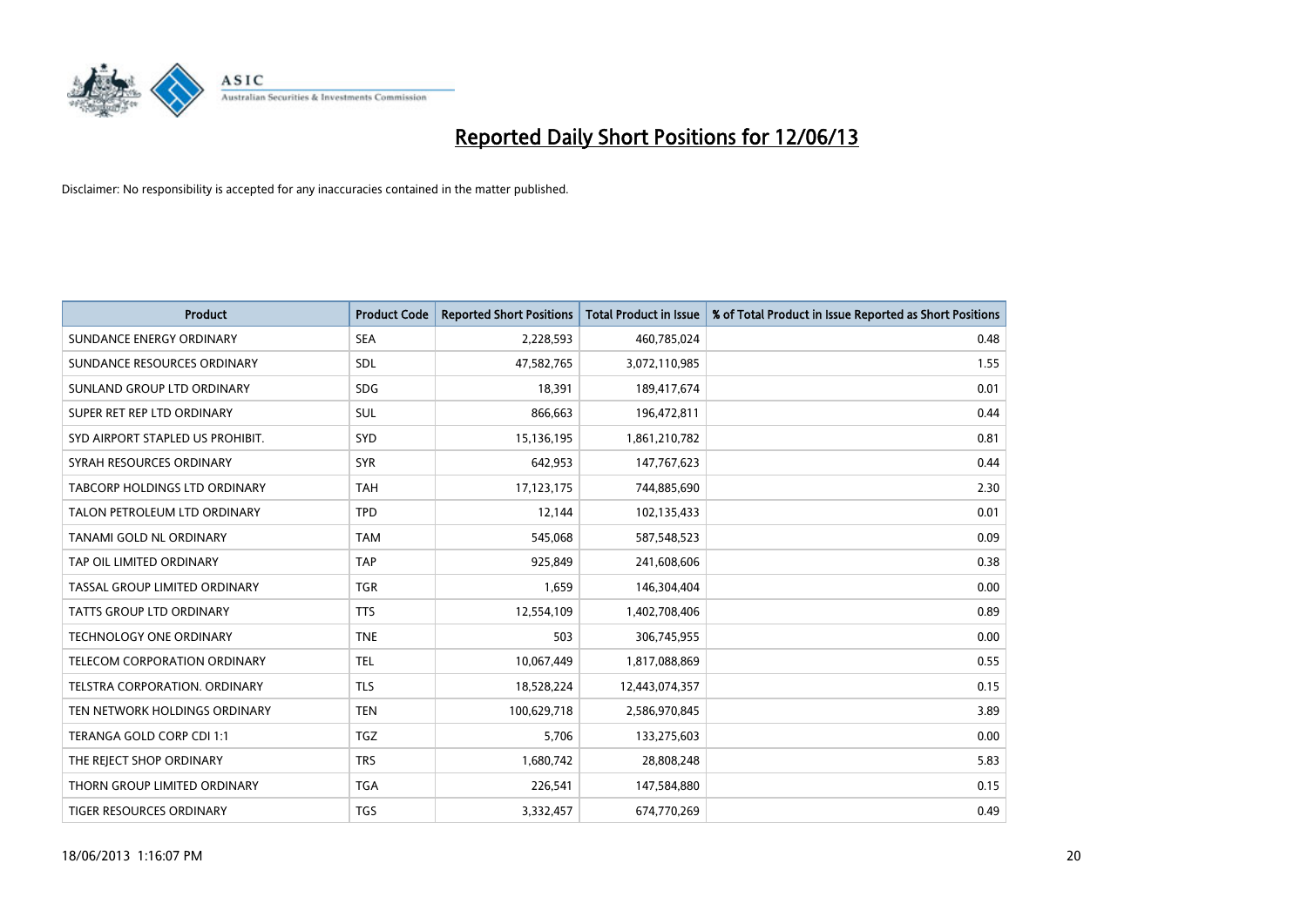

| <b>Product</b>                       | <b>Product Code</b> | <b>Reported Short Positions</b> | <b>Total Product in Issue</b> | % of Total Product in Issue Reported as Short Positions |
|--------------------------------------|---------------------|---------------------------------|-------------------------------|---------------------------------------------------------|
| TOLL HOLDINGS LTD ORDINARY           | <b>TOL</b>          | 30,344,243                      | 717,133,875                   | 4.23                                                    |
| TOX FREE SOLUTIONS ORDINARY          | <b>TOX</b>          | 1,118,645                       | 129,607,453                   | 0.86                                                    |
| TPG TELECOM LIMITED ORDINARY         | <b>TPM</b>          | 370,833                         | 793,808,141                   | 0.05                                                    |
| TRADE ME GROUP ORDINARY              | <b>TME</b>          | 530,010                         | 396,017,568                   | 0.13                                                    |
| <b>TRANSFIELD SERVICES ORDINARY</b>  | <b>TSE</b>          | 18,604,212                      | 512,457,716                   | 3.63                                                    |
| TRANSPACIFIC INDUST, ORDINARY        | <b>TPI</b>          | 2,049,461                       | 1,578,563,490                 | 0.13                                                    |
| TRANSURBAN GROUP TRIPLE STAPLED SEC. | <b>TCL</b>          | 6,046,710                       | 1,481,594,818                 | 0.41                                                    |
| TREASURY WINE ESTATE ORDINARY        | <b>TWE</b>          | 16,871,984                      | 647,227,144                   | 2.61                                                    |
| TROY RESOURCES LTD ORDINARY          | <b>TRY</b>          | 5,012,332                       | 91,318,649                    | 5.49                                                    |
| <b>UGL LIMITED ORDINARY</b>          | UGL                 | 13,491,110                      | 166,511,240                   | 8.10                                                    |
| UNILIFE CORPORATION CDI 6:1          | <b>UNS</b>          | 1,750                           | 253,868,418                   | 0.00                                                    |
| UXC LIMITED ORDINARY                 | <b>UXC</b>          | 575,480                         | 308,806,649                   | 0.19                                                    |
| VILLAGE ROADSHOW LTD ORDINARY        | <b>VRL</b>          | 21,263                          | 159,467,366                   | 0.01                                                    |
| <b>VIRGIN AUS HLDG LTD ORDINARY</b>  | <b>VAH</b>          | 77,453,255                      | 2,581,231,776                 | 3.00                                                    |
| <b>VIRTUS HEALTH LTD ORDINARY</b>    | <b>VRT</b>          | 1,305,260                       | 79,536,601                    | 1.64                                                    |
| VNGD AUS SHARES ETF UNITS            | VAS                 | 772                             | 6,233,376                     | 0.01                                                    |
| <b>VOCUS COMMS LTD ORDINARY</b>      | <b>VOC</b>          | 98,506                          | 78,539,890                    | 0.13                                                    |
| WATPAC LIMITED ORDINARY              | <b>WTP</b>          | 145,618                         | 184,332,526                   | 0.08                                                    |
| <b>WDS LIMITED ORDINARY</b>          | <b>WDS</b>          | $\overline{7}$                  | 144,740,614                   | 0.00                                                    |
| <b>WEBJET LIMITED ORDINARY</b>       | <b>WEB</b>          | 1,194,499                       | 79,397,959                    | 1.50                                                    |